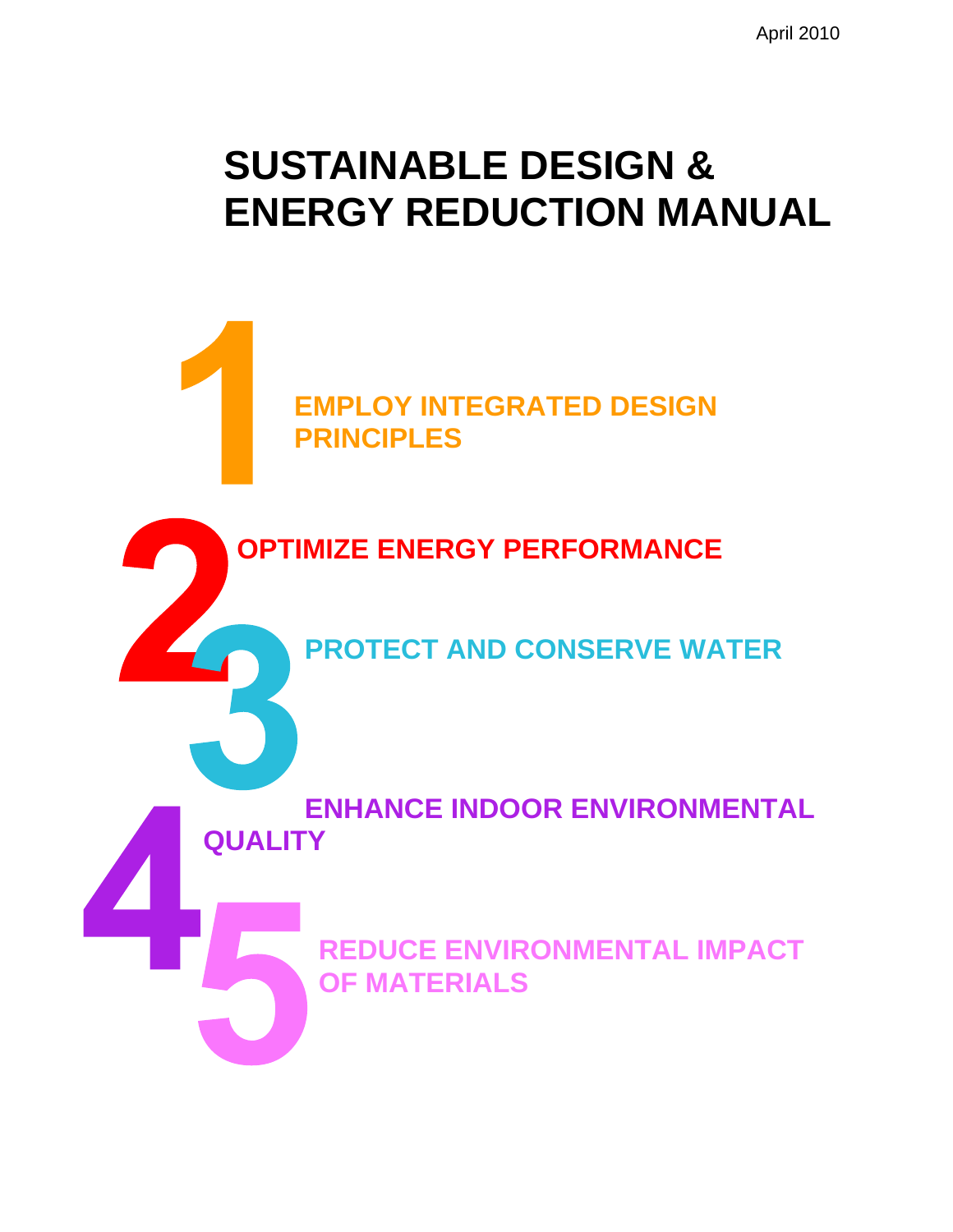

# **TABLE OF CONTENTS**

## THE FEDERAL MANDATES FOR NEW CONSTRUCTION

| <b>Chapter 1:</b> | <b>GUIDING PRINCIPLES &amp; PROJECT DELIVERABLES</b>                                                     |  |
|-------------------|----------------------------------------------------------------------------------------------------------|--|
|                   | 1 EMPLOY INTEGRATED DESIGN PRINCIPLES  1-3                                                               |  |
|                   | 2.2 Renewable Energy & Distributed Generation Systems  1-9                                               |  |
|                   |                                                                                                          |  |
|                   | 4 ENHANCE INDOOR ENVIRONMENTAL QUALITY  1-15<br>4.5 Protect Indoor Air Quality During Construction  1-15 |  |
|                   | 5 REDUCE ENVIRONMENTAL IMPACT OF MATERIALS 1-17                                                          |  |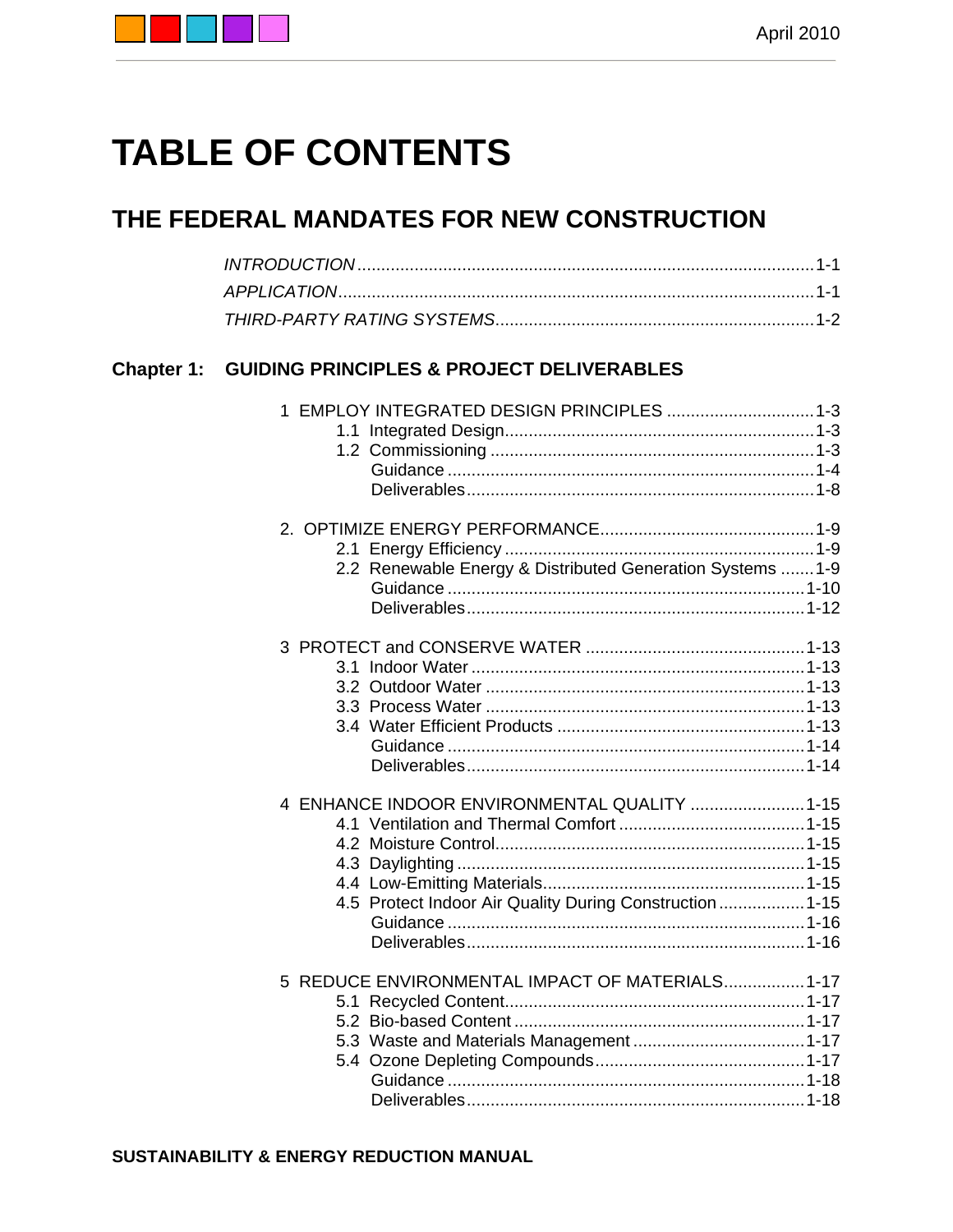

| Chapter 2: SUGGESTED STRATEGIES FOR COMPLIANCE 2-1  |  |
|-----------------------------------------------------|--|
|                                                     |  |
|                                                     |  |
|                                                     |  |
|                                                     |  |
|                                                     |  |
|                                                     |  |
|                                                     |  |
|                                                     |  |
|                                                     |  |
|                                                     |  |
|                                                     |  |
|                                                     |  |
|                                                     |  |
|                                                     |  |
| Daylight Dimming Controls for Perimeter Areas 2-6   |  |
|                                                     |  |
| Lighting and Occupancy Sensor Lighting Controls 2-6 |  |
|                                                     |  |
|                                                     |  |
|                                                     |  |
|                                                     |  |
|                                                     |  |
| Cogeneration - Combined Heat & Power2-8             |  |
|                                                     |  |
|                                                     |  |
|                                                     |  |
|                                                     |  |
|                                                     |  |
|                                                     |  |
|                                                     |  |
|                                                     |  |
|                                                     |  |
|                                                     |  |
|                                                     |  |
|                                                     |  |
|                                                     |  |
|                                                     |  |
|                                                     |  |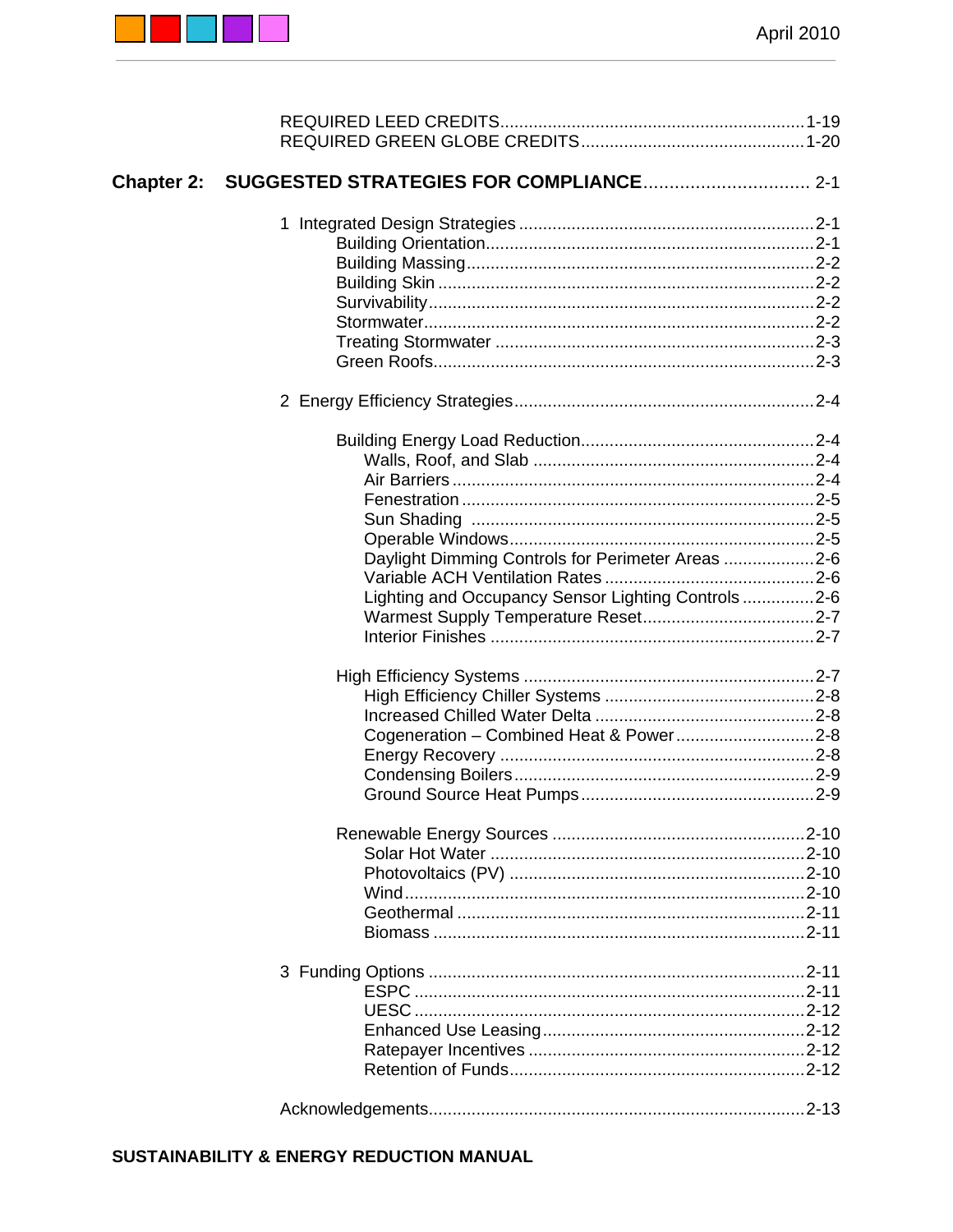

## **THE FEDERAL MANDATES FOR NEW CONSTRUCTION**

*INTRODUCTION* The Federal Mandates for sustainability and energy reduction require all construction projects to comply with sustainability and energy reduction requirements. The Mandates apply to VA new buildings, renovations, build to suit leased facilities, and cemeteries.<sup>[1](#page-3-0)</sup> They include laws<sup>[2](#page-3-1)</sup>, regulations<sup>[3](#page-3-2)</sup>, the Memorandum of Understanding (MOU) signed by 18 Federal Government Agencies<sup>[4](#page-3-3)</sup>, and Presidential Orders<sup>[5](#page-3-4)</sup>. In general, they fall into five areas, called the Guiding Principles:

| 1. Employ Integrated Design Principles  |
|-----------------------------------------|
| 2. Optimize Energy Performance          |
| 3. Protect and Conserve Water           |
| 4. Enhance Indoor Environmental Quality |
| 5. Reduce Environmental Impact of Mater |

5. Reduce Environmental Impact of Materials

*APPLICATION* VA requires compliance with the VA Directive 0055 sets forth Department-wide energy and water management program policy for efficient use of those resources at VA facilities, and directs that the Federal Mandates apply to **all activities in all VA facilities**.

> This manual has been written specifically to cover VA major projects (over \$10 million); however, this guidance should be adapted for projects below \$10 million as appropriate. The Veterans Benefits Administration (VBA) and the National Cemetery Administration (NCA) have issued their own specific instructions for those programs.

This manual is intended for the Architect/Engineer (AE) and others engaged in the design and renovation of VA facilities and VA Medical Centers, and is required for Major, Non-Recurring Maintenance (NRM), and Minor Construction Projects.

<span id="page-3-0"></span><sup>&</sup>lt;sup>1</sup> VA Green Buildings Action Plan Implementing the Memorandum of Understanding on Federal Leadership in High Performance and Sustainable Buildings, signed by Robert J. Henke, VA Assistant Secretary for Management, March 30, 2007

<span id="page-3-1"></span> $2$  Energy Policy Act - 2005 (EPAct), Energy Independence and Security Act – 2007 (EISA)

<span id="page-3-2"></span><sup>&</sup>lt;sup>3</sup> Department of Energy Final Rules

<span id="page-3-3"></span><sup>4</sup> Federal Leadership in High Performance and Sustainable Buildings Memorandum of Understanding (MOU)

<span id="page-3-4"></span><sup>&</sup>lt;sup>5</sup> Presidential Order 13423 – Strengthening Federal Environmental, Energy, and Transportation Management; Presidential Order 13514 – Federal Leadership in Environmental, Energy, and Economic **Performance**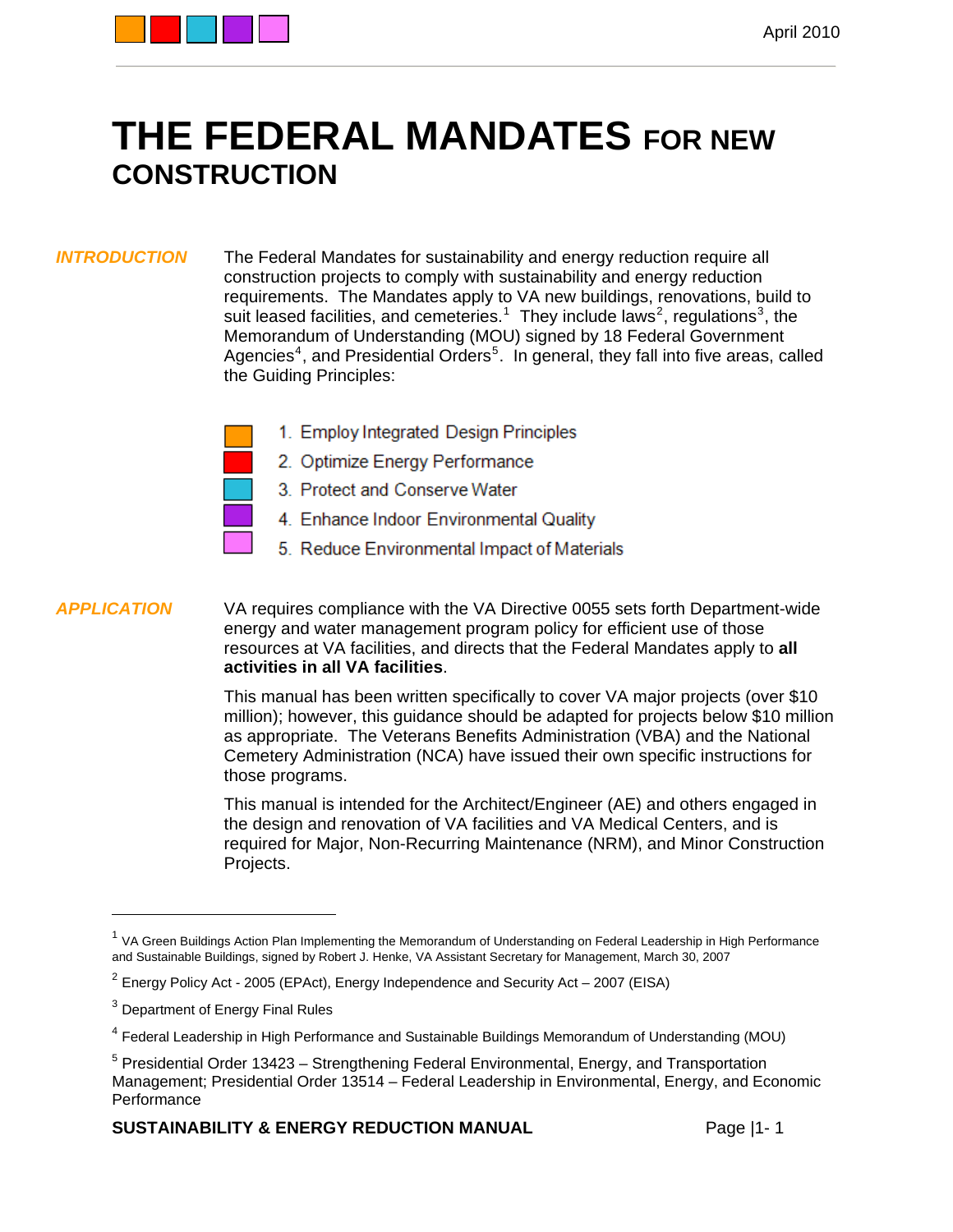

Deviations from this manual may be proposed to promote new concepts and design enhancements. Deviations shall not conflict with any Federal Regulations, Public Laws, Executive Orders, or medical requirements. Any deviations are subject to review and *written* approval by the VA Project Manager in consultation with the VA Facilities Quality Service. For projects designed and contracted by the Office of Construction & Facilities Management, the VA Project Manager is the VA authority, henceforth referred to as the VA.

### *THIRD PARTY RATING SYSTEMS*

To take advantage of existing sustainable work in the private sector that is well accepted by the construction industry, VA has determined that using a third-party rating system is the most efficient methodology for achieving the Federal Mandates. The Project Team may propose using either the LEED $<sup>6</sup>$  $<sup>6</sup>$  $<sup>6</sup>$  or the Green</sup> Globes rating system. VA requires that projects obtain a minimum of either LEED Silver or Two Green Globes certification by their respective rating organizations. The work to achieve certification shall be included in the AEC<sup>[7](#page-4-1)</sup> fee negotiation(s).

The primary use of Third-party verification systems is to achieve the Federal Mandates. VA has included charts in this manual for both LEED and Green Globes identifying which credits meet the Federal Mandates, and these credits are mandatory. The additional credits needed to achieve these ratings beyond those identified by VA to meet the Federal Mandates are at the collective discretion of the Project Team, the VA Medical Center, and VA Project Management.

**Applications to the Third-party rating systems that require VA signatures shall be co-signed by the VA Medical Director and the VA Project Manager.** 

 $\overline{a}$ 

<span id="page-4-0"></span><sup>&</sup>lt;sup>6</sup>Leadership in Energy and Environmental Design (LEED)

<span id="page-4-1"></span><sup>&</sup>lt;sup>7</sup> Architect, Engineer, Contractor (AEC)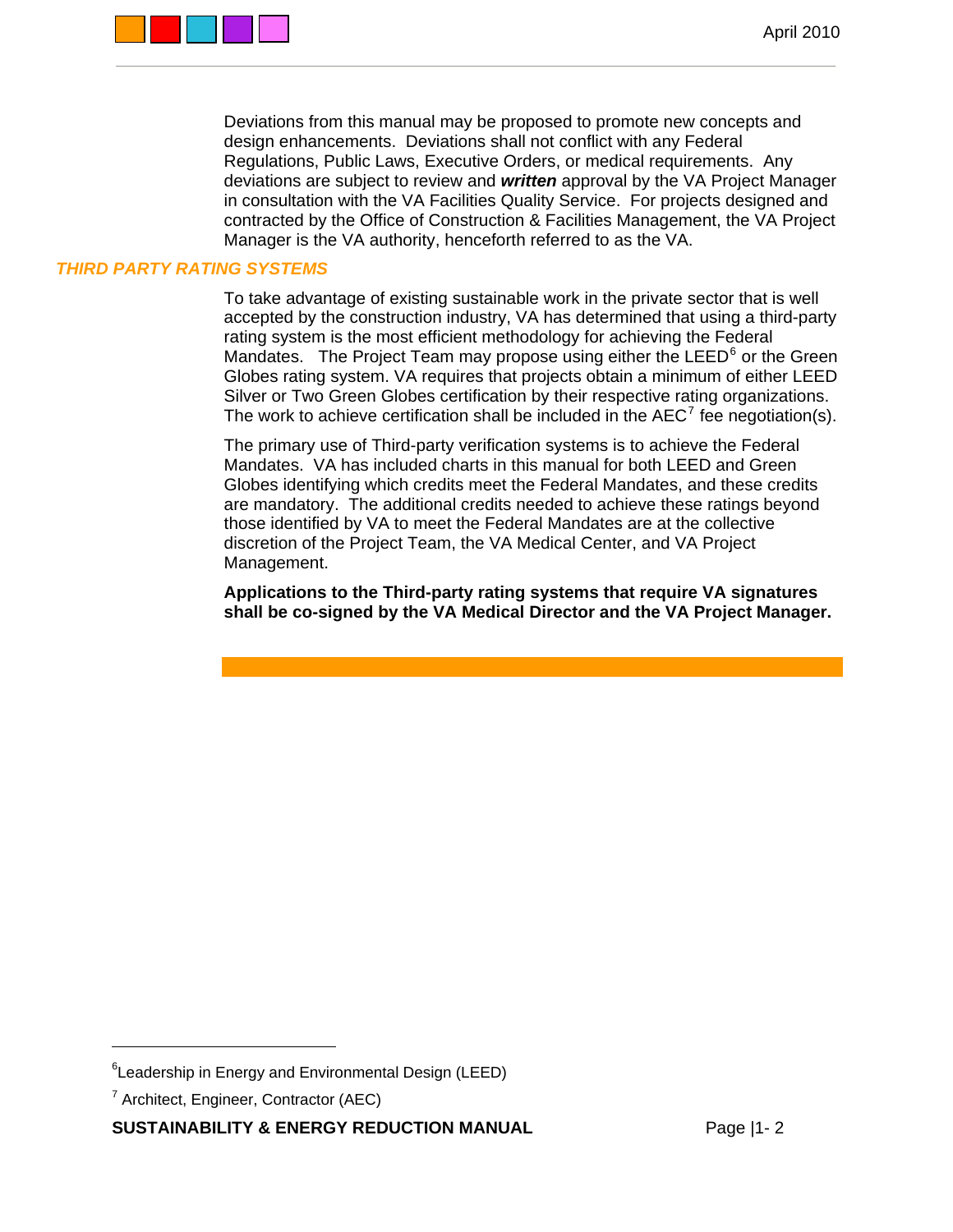

## **CHAPTER I**

# **GUIDING PRINCIPLES & PROJECT DELIVERABLES**

## *GUIDING PRINCIPLE*

## **EMPLOY INTEGRATED DESIGN PRINCIPLES**

## **1.1 Integrated Design**

*Use a collaborative, integrated planning and design process that:* 

- *Initiates and maintains an integrated project team in all stages of a project's planning and delivery*
- *Establishes performance goals for siting, energy, water, materials, and indoor environmental quality along with other comprehensive design goals; and, ensures incorporation of these goals throughout the design and lifecycle of the building*
- *Considers all stages of the building's lifecycle, including deconstruction*
- *Establishes performance goals for siting, energy, water, materials, and indoor environmental quality along with other comprehensive design goals; and, ensures incorporation of these goals throughout the design and lifecycle of the building*
- *Considers all stages of the building's lifecycle, including deconstruction*

## **1.2 Commissioning**

 *Employ total building commissioning practices tailored to the size and complexity of the building and its system components in order to verify performance of the building components and systems and help ensure that design requirements are met. This should include a designated commissioning authority, inclusion of commissioning requirements in construction documents, a commissioning plan, verification of the installation and performance of systems to be commissioned, and a commissioning report. Commissioning initiates and maintains an integrated project team in all stages of a project's planning and delivery* 

**SUSTAINABILITY & ENERGY REDUCTION MANUAL FORM AND Rage 11-3**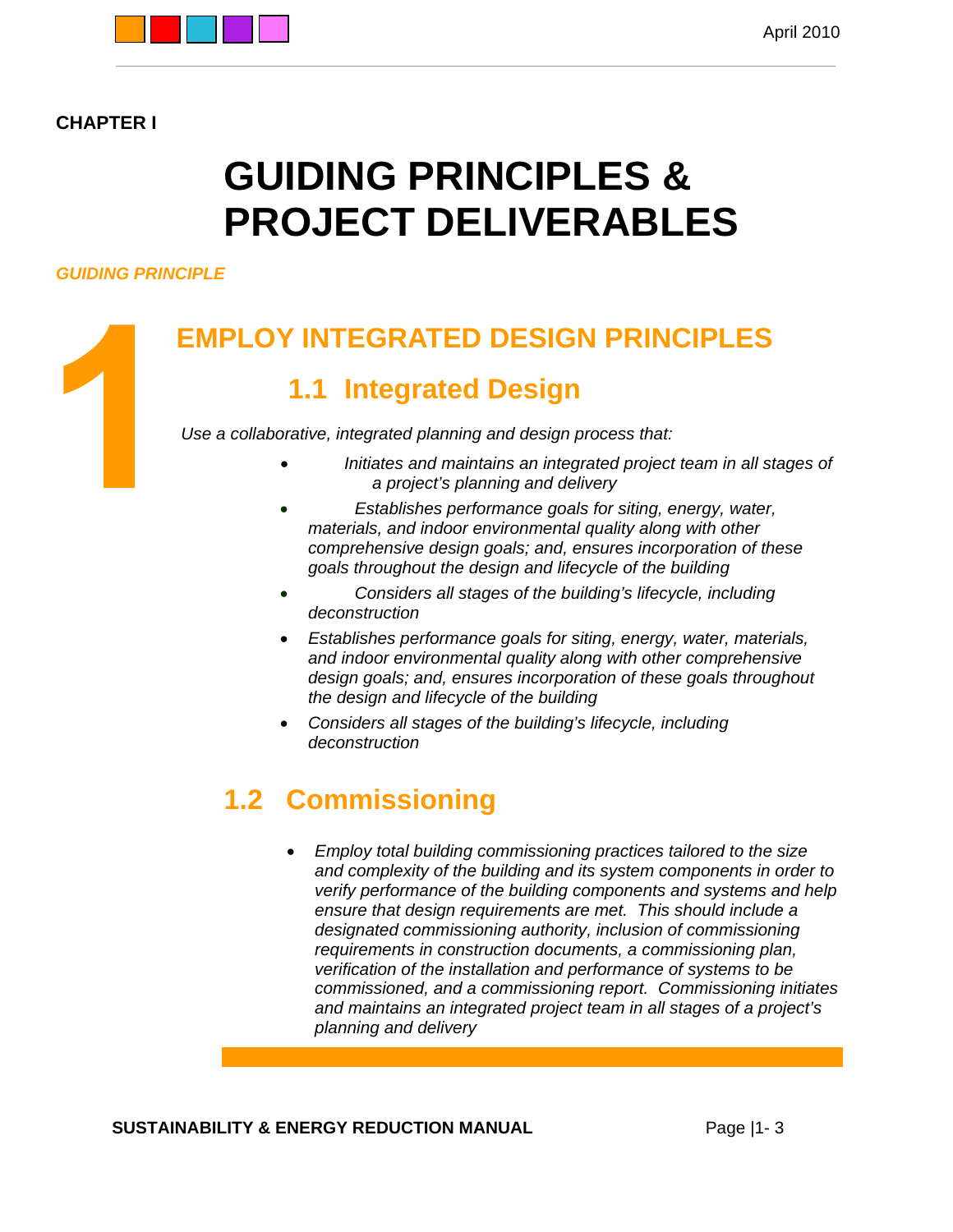

## **GUIDANCE**

## **COMMISSIONING**

The commissioning process must comply with the VA Commissioning Manual and Specifications.

## **TEAM INTERACTION**

Using an integrated design process is foundational to success in achieving sustainable, energy efficient, high performing buildings. An *integrated design* process is different from the typical linear project delivery methodology where technical decisions by the design team are made independently, such as when the architect determines the building floorplate and exterior skin of the building and then hands it to the mechanical engineer to place the mechanical systems within it.

An integrated design process requires a true collaborative effort between all the technical disciplines and the client, one where from the beginning of the project there is interactive dialogue and interaction to find the most appropriate design solution. The ability to identify synergies across systems when the design solution is still flexible, to bring in divergent viewpoints to solve problems, and to seek inter-relationships between technical disciplines in formulating solutions, is key to lower cost, high-quality sustainable designs that provide longterm value to the facility and occupants.

At the beginning of Schematics 1, the entire project team should be in attendance at a Sustainability Kick-off Meeting to participate in an integrated, collaborative work-session to identify a preliminary set of sustainable strategies that they will pursue towards meeting the Federal Mandates. Each discipline should be present in order to share expertise and explore strategies that seek synergies across requirements and goals.

### **ESTIMATING PROCESS**

The cost estimator must be involved in the design process from the start of the project and, as part of an integrated design process, provide dynamic cost modeling and control as opposed to static end of phase modeling only. The estimator must also be familiar with sustainable design strategies, and their cost implications.

### **Dynamic Cost Modeling versus Static End of Phase Estimating**

The design team is responsible for managing the total scope within the project budget. The budget should not be viewed as one amount for the building and a separate amount for sustainability, but rather as a total to be achieved through integrated design.

In the schematic phases of the project, it is essential to develop a high quality project analysis model that provide a sufficient level of detail to allow the project team to make informed decisions regarding the overall scope relative to the established project budget. The model will be required as a part of the submittals.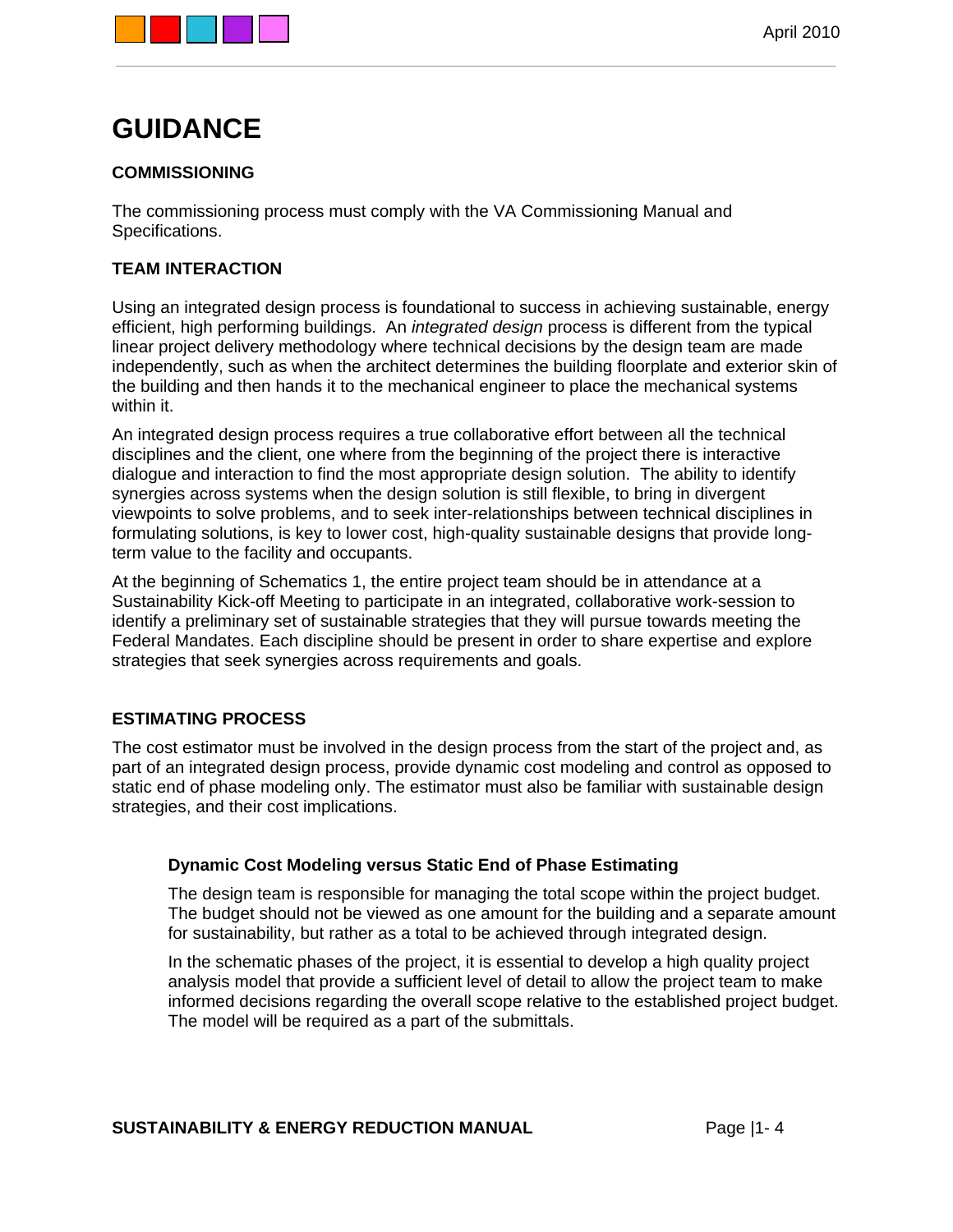

## **Life-Cycle Cost Analysis**

VA policy requires that projects use the current Building Life-cycle Cost program (BLCC 5.3) developed by the National Institute of Standards and Technology (NIST).

**The Energy Independence and Security Act of 2007 increased the time period to 40 years for the purpose of conducting lifecycle cost calculations for energy.**  Building the alternative models within the program requires careful attention to a wide range of parameters and costs. Project teams should include sufficient time within the design schedule and consultant fee structure to allow for comprehensive life-cycle cost analysis.

## **SURVIVABILITY**

VA medical facilities must remain operational and survive a four day power supply disruption and an uninterrupted water supply in the event of a natural disaster, pandemic, or bio-chemical attack (see the VA Physical Security Design Manuals). VA encourages design teams to consider survivability and sustainability as mutually supporting objectives and to explore possible ways to use sustainable practices to accomplish the survivability goals. Possible options may be the use of rain water harvesting, potable water storage, well water, photovoltaics, fuel cells, natural lighting, natural ventilation, co-generation, geothermal, wind sources, etc. If survivability goals are merged with sustainable goals at the outset of a project and carried forward using an integrated design process the result can be the ability to accomplish both with little or no cost premium.

## **Federal Mandates Kick-Off Meeting**

On large complicated buildings, a formal facilitator should be engaged to lead the team to identify strategies to discuss design and construction approaches to meet the Federal Mandates. Solutions that work across systems to achieve multiple benefits in terms of energy savings, resource use reduction, survivability, occupant health and productivity, and so forth should be reviewed and discussed. Additional information should be identified for further development during alternative concept development.

 The design team should research and test out targeted sustainable strategies as alternative design solutions are being developed, always seeking those solutions that will give the greatest benefit through integrated system strategies.

**Alternative solutions to reach the 30 percent energy consumption reduction requirement should be tested through energy modeling and life-cycle costing to determine the best solution.**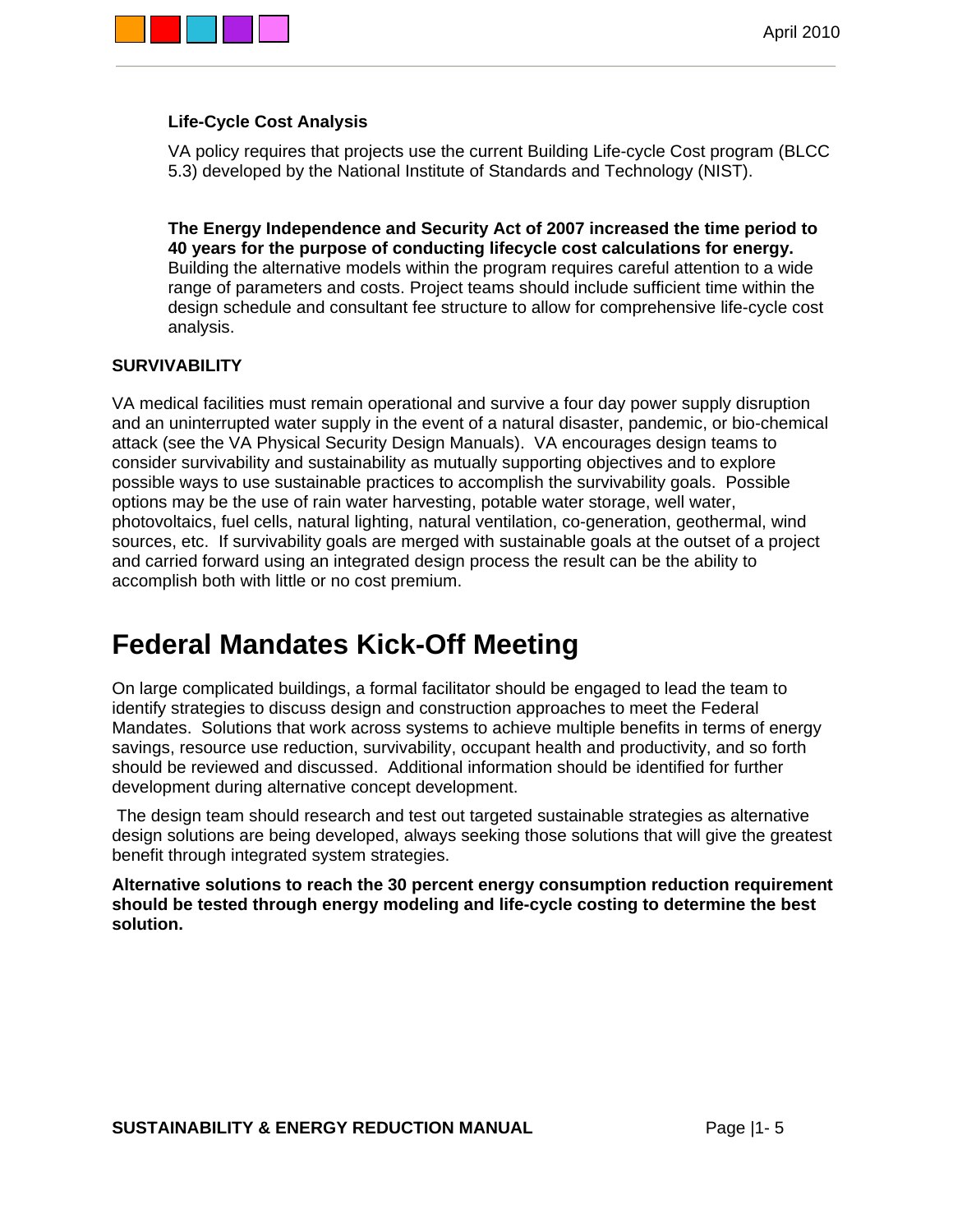

## **Team Members Engaged in Sustainability & Energy Reduction**

Participation to achieve the Federal Mandates must include all disciplines who will be working on the project together. A representative list is below:

- VA Project Manager
- VA Contracting Officer
- Architectural team, especially the facility planners
- Consulting Mechanical Engineer
- Consulting Plumbing Engineer
- Consulting Electrical Engineer
- Consulting Energy Engineer
- Consulting Civil Engineer
- Consulting Landscape Architect
- VA and consulting Interior Designers
- Consulting Structural Engineer
- Consulting Cost Estimator
- Key VA medical client decision maker(s)
- VA facilities management (VA Energy Engineer, Resident Engineer, Chief Engineer, VA Environmental Manager)
- Commissioning Agent (CxA)
- Contractor and major sub-contractors (if a part of DB or IPD<sup>[8](#page-8-0)</sup> delivery process)
- **Facilitator**

 $\overline{a}$ 

<span id="page-8-0"></span><sup>&</sup>lt;sup>8</sup> DB: Design Build

IPD: Integrated Project Delivery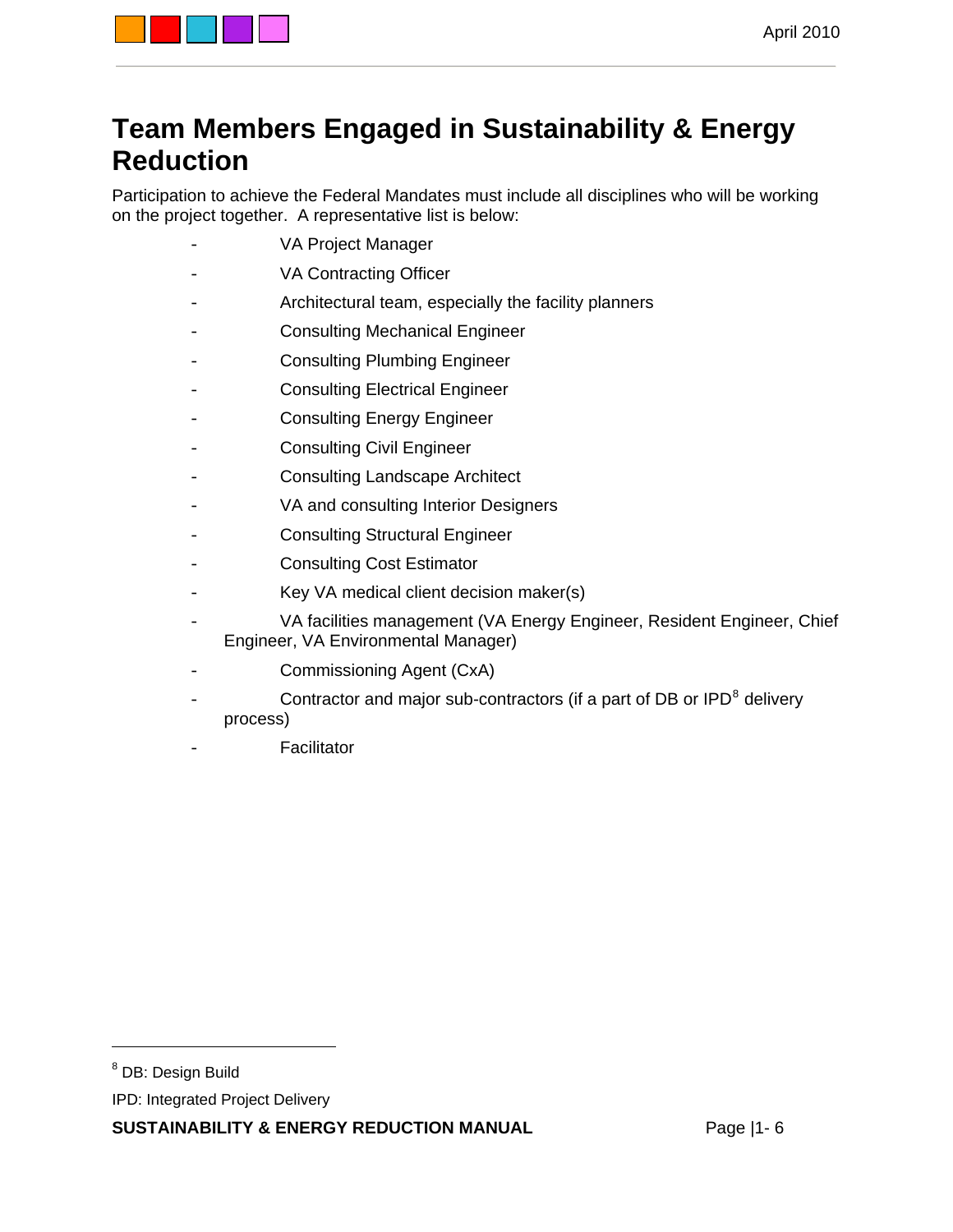

## **Background Research Analysis**

In order to make informed decisions, the following preliminary data collection at a minimum MUST be undertaken and evaluated by the AE consultants prior to the Sustainability Kick-off Meeting. The data shall be gathered about the proposed site if known, or the general area if not, and used as a basis to begin discussion of energy reduction and sustainability in the Kickoff meeting.

## **Site Conditions Analysis:**

- **Sun conditions**: : Identify sun path, sun angle for façade building interior shading conditions, average number of sunny days, latitude, and technical potential for solar harvesting. Note optimal building orientation on potential site(s)
- **Wind conditions**: Evaluate general potential for wind harvesting
- **Geo-thermal energy**: Identify if geo-thermal is reasonable for this location
- **Ground-source heat pump**: Identify general soil types, site geology, and evaluate potential
- **Climate**: Collect high/low temperatures, humidity, unusual conditions, and weather hazards
- **Site hydrology**: Determine amount of rainfall, natural topography flow, and groundwater locations
- **Environment**: Note significant trees and natural conditions, including any important general natural animal habitat, hazardous conditions, soil contamination
- **Cultural context**: Note any significant issues
- **NEPA/SECTION 106**:Begin processes
- **Other:** Identify any other significant issues that are or may be important to achieving the Federal Mandates on this project

### **Base Case Energy Analysis:**

- Begin core project programming, including identification of basic areas, functions and adjacency requirements
- Evaluate energy requirements including building base, receptacle and process loads
- Evaluate major building equipment
- Evaluate water requirements for building and site use
- Define program areas suitable for daylighting
- Develop and test a simple base case massing model to understand optimal site orientation/massing, daylighting, and wind opportunities for energy load reductions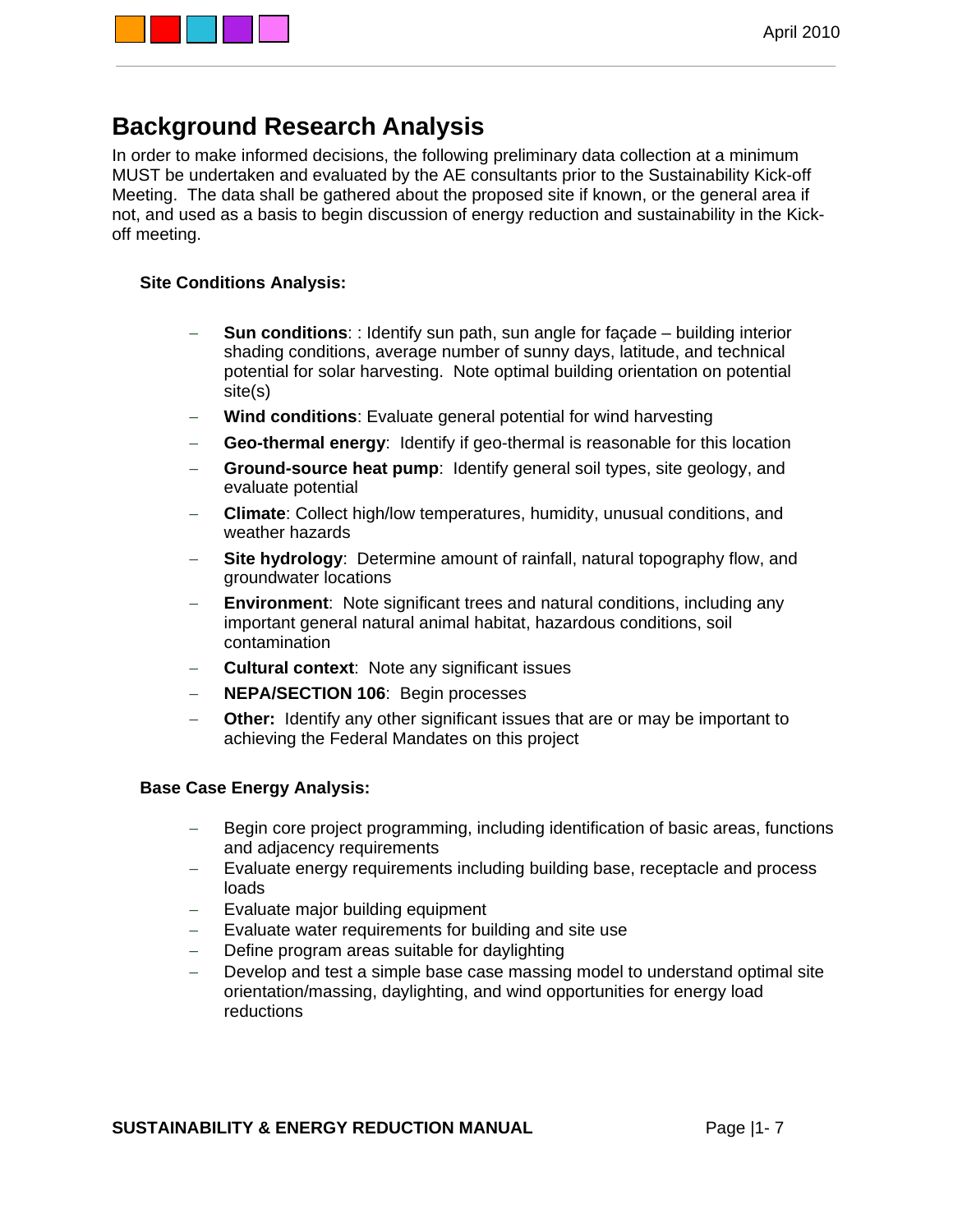

### **Financial Assessment/Incentives Analysis:**

- Identify local utility companies' rates, including peak load rates and load shedding arrangement opportunities
- Utility Energy Service Contract (UESC) opportunities
- Energy Savings Performance Contract (ESPC) opportunities
- Enhanced use leasing opportunities
- Ratepayer incentive opportunities
- Investigate co-generation partnership opportunities
- Research utility rebate/ potential partnerships/sell back rates
- Research incentives potential for renewables and energy efficiency (see DSIRE website - [www.dsireusa.org\)](http://www.dsireusa.org/)

## **Commissioning**

The commissioning process activities shall be completed by the Commissioning Agent (CxA) in accordance with the VA Commissioning Guide. The Commissioning Agent should be hired at the same time as the architect/engineer and participate in the sustainability discussions from the beginning of the project.

## **DELIVERABLES**

### **1.0 Current Report of the Dynamic Cost Model**

 Up-to-date costs of the project including various sustainable & energy options and refinements. Cost information should match the status of the submittal stage.

### **1.1 Report of Federal Mandates Kick-Off Meeting & Background Research Analysis Results**

- Date, list of participants by name and discipline for the Federal Mandates Kick-off and Coordination Meetings
- Copy of meeting minutes outlining progress towards sustainability & energy goals status and next assignments
- Report on the site research analysis results
- **1.2 Commissioning Plan** 
	- Name of Commissioning agent (CxA)
	- Commissioning Plan (at appropriate level of development)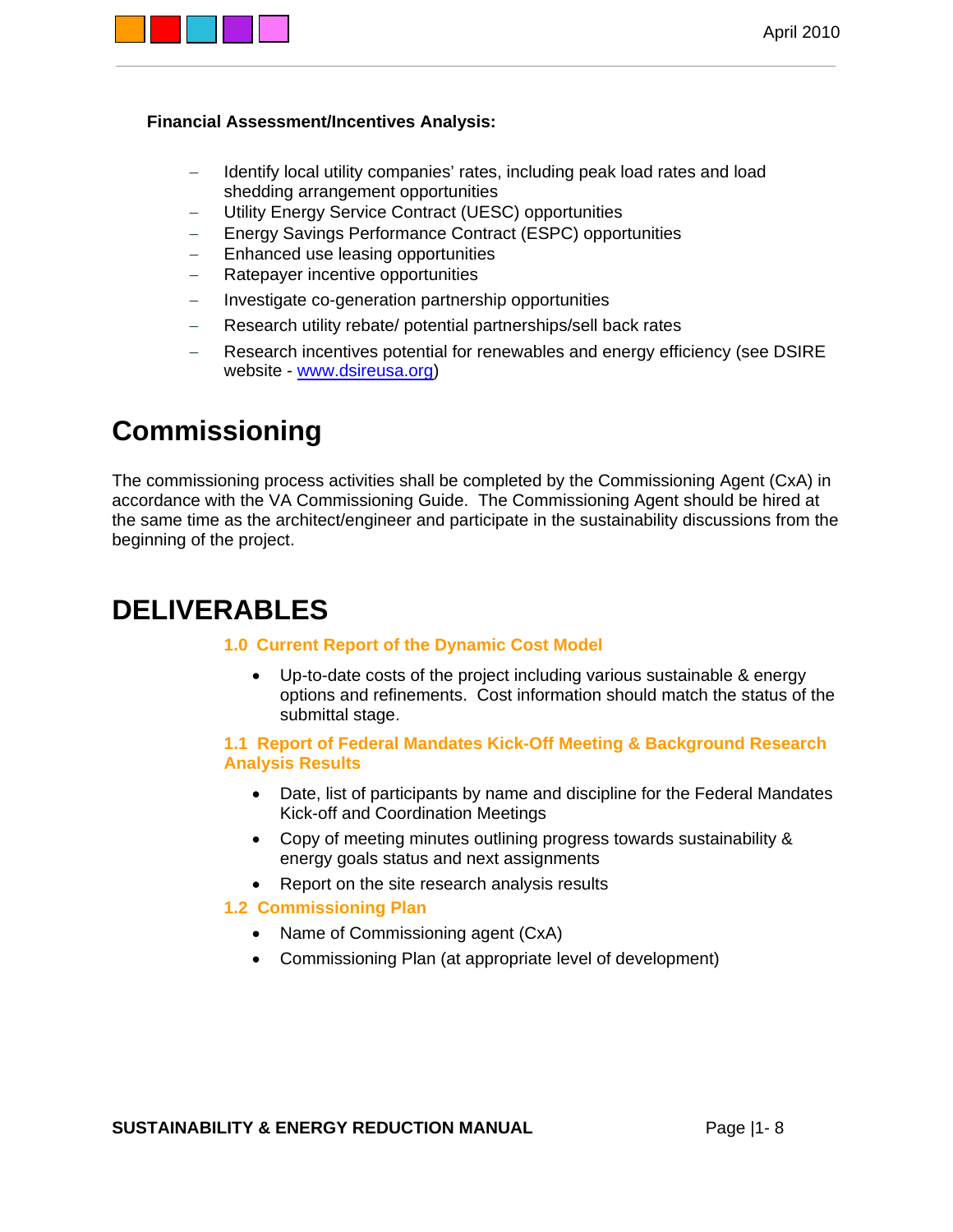

*GUIDING PRINCIPLE* 

 $\sqrt{2}$ 

## **OPTIMIZE ENERGY PERFORMANCE**

## **2.1 Energy Efficency**

*Establish a whole building consumption performance target that takes into account the intended use, occupancy, operations, other energy demands, and design to earn the Energy Star® targets for new construction and major renovation where applicable. ASHRAE/ IESNA Standard 90.1 – 2007 Energy Standard, Appendix G[9](#page-11-0) shall be used to create the baseline building performance ratings:* 

> *New construction: Reduce the energy consumption by 30 percent if lifecycle cost effective compared to the baseline building performance rating.*

> *Major Renovations: Reduce the energy consumption by 20 percent below pre-renovations 2003 baseline if lifecycle cost effective compared to the baseline, providing building functions remain similar.*

*Laboratory spaces: May use the Labs21 Laboratory Modeling Guidelines.* 

*Non-compliance: If the 30 percent energy reduction is not life-cycle cost effective (using OMB Circular Number A – 94 Guidelines and Discount Rates for Benefit – Cost Analysis of Federal Programs"), evaluate the cost-effectiveness of alternative designs at successive decrements below 30 percent (e.g., 25 percent, 20 percent, etc) in order to identify the most energy-efficient design that is life-cycle cost effective for that building.* 

## **2.2 Renewable Energy & Distributed Generation Systems**

*Where life-cycle cost effective, each agency shall implement distributed generation systems in new construction or retrofit projects, including renewable systems on site such as solar electric, solar lighting, geo (or ground coupled) thermal, small wind turbines, as well as other generation systems such as fuel cell, bio-energy, co-generation, or highly efficient alternatives. Projects are encouraged to use distributed generation systems when a substantial contribution is made towards enhancing energy reliability or security.* 

*VA will implement on-site renewable energy technologies whenever determined to be technically feasible and practical, and include funding in the project application process where appropriate and in accordance with Federal Statues. Due to the rising cost of traditional energy and constant* 

**SUSTAINABILITY & ENERGY REDUCTION MANUAL FORM AND Rage 11-9** 

<span id="page-11-0"></span> $^9$  The DOE Final Rule (Federal Register, Vol. 72, No. 245, 12-21-2007) eliminates plug loads from the calculations. However, because this guidance is at odds with achieving Third-party rating credits, VA will include plug and process loads in the ASHRAE/IESNA 90.1 calculations.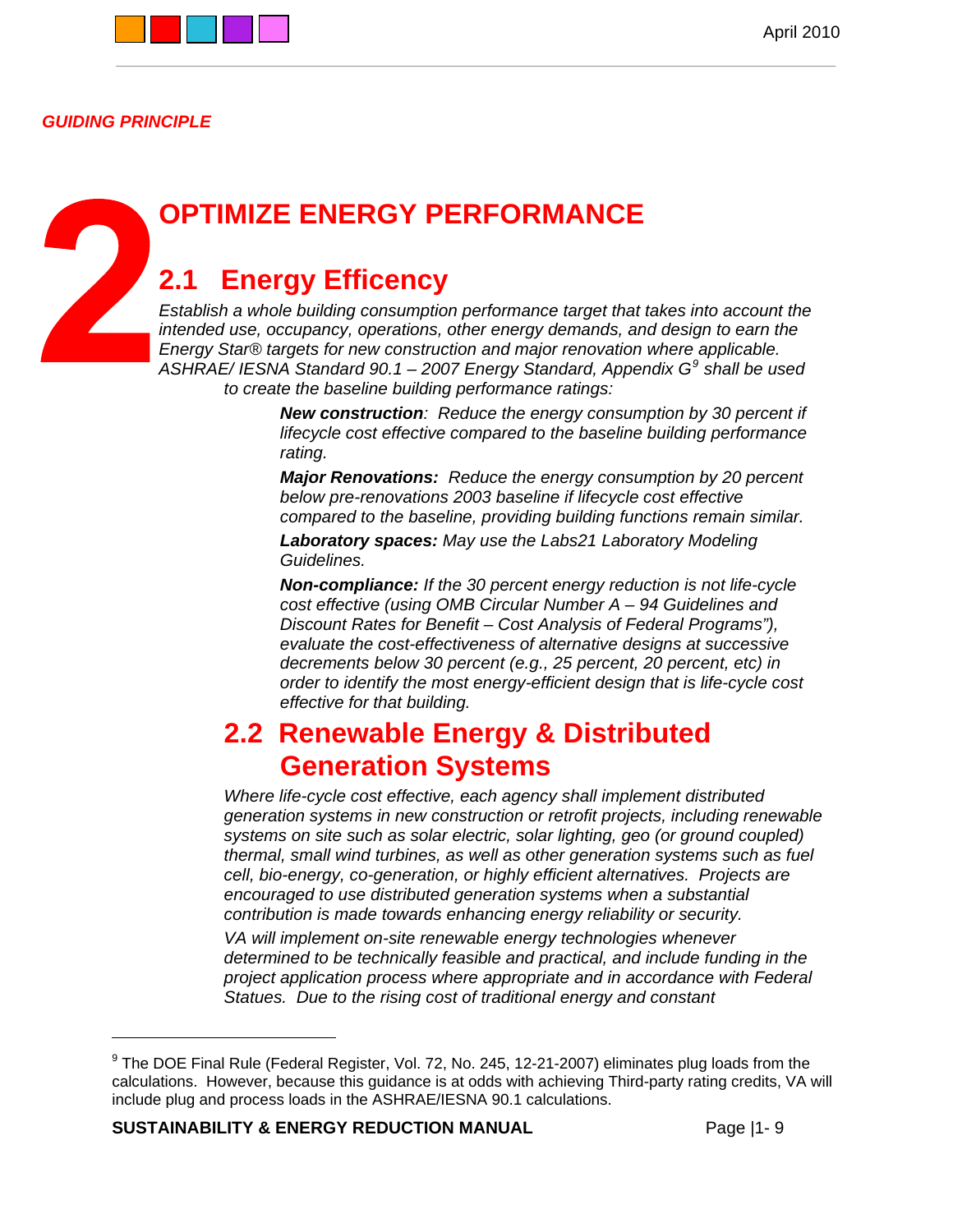

*improvements in renewable energy technologies, each energy assessment of a facility or project will as a rule include renewable technologies.* 

## **2.3 Energy Star Products**

*Utilize products that have the Energy Star® rating and/or FEMP-designated energy-efficient products where available.* 

## **2.4 Solar Hot Water**

 *Meet at least 30% of the hot water demand through the installation of solar hot water heaters, when life cycle cost effective.* 

## **2.5 Measurement and Verification**

*Install building level utility meters in new major construction and renovation projects to track and continuously optimize performance to measure consumption of potable water, gas, steam, electricity, and thermal energy in Federal buildings and other facilities and grounds. Metering systems should be coordinated with the VA facility and the VA national metering reporting system.* 

*Metering: Metering requirements should be included in all Enhanced Savings Performance Contracts (ESPC) and Utility Energy Service Contracts (UESC), as appropriate.* 

## **GUIDANCE**

**VA Definition of Energy Efficiency:** The Federal Mandates defining methodology for energy metrics have not been standardized. However, VA has defined the primary energy goal as:

*To improve energy efficiency and reduce greenhouse gas emissions of the agency through reduction of energy consumption (BTUs/GSF/YR) wherever possible given the project scope and budget.* 

In some cases to create energy efficiency, such as having a co-generation plant on site, or by using other energy efficient options, the actual on-site BTUs for the project will increase. VA does not intend to discourage these options if they make sense and are life-cycle cost effective. Although in general, consumption should control design, it is important to balance consumption, efficiency, sensitive/mission critical needs, and energy costs when design decisions are being made to assure the best overall solution.

Achievement of the energy reduction Federal Mandates can be very dependent on regional factors and strategies will vary greatly by building type and climate.

**Life-cycle Cost Effectiveness:** The Federal Mandate energy requirements state that the energy efficiency measures that are required to meet the 30 percent energy reduction goal for new buildings and 20 percent for major renovations must be life-cycle cost effective. In order to demonstrate this, the analysis should take into account energy, operations and maintenance,

and periodic replacement cost impacts, and should include sensitivity analysis reflecting uncertainty in escalation and energy performance. Where 30 percent or 20 percent energy

**SUSTAINABILITY & ENERGY REDUCTION MANUAL** Page |1- 10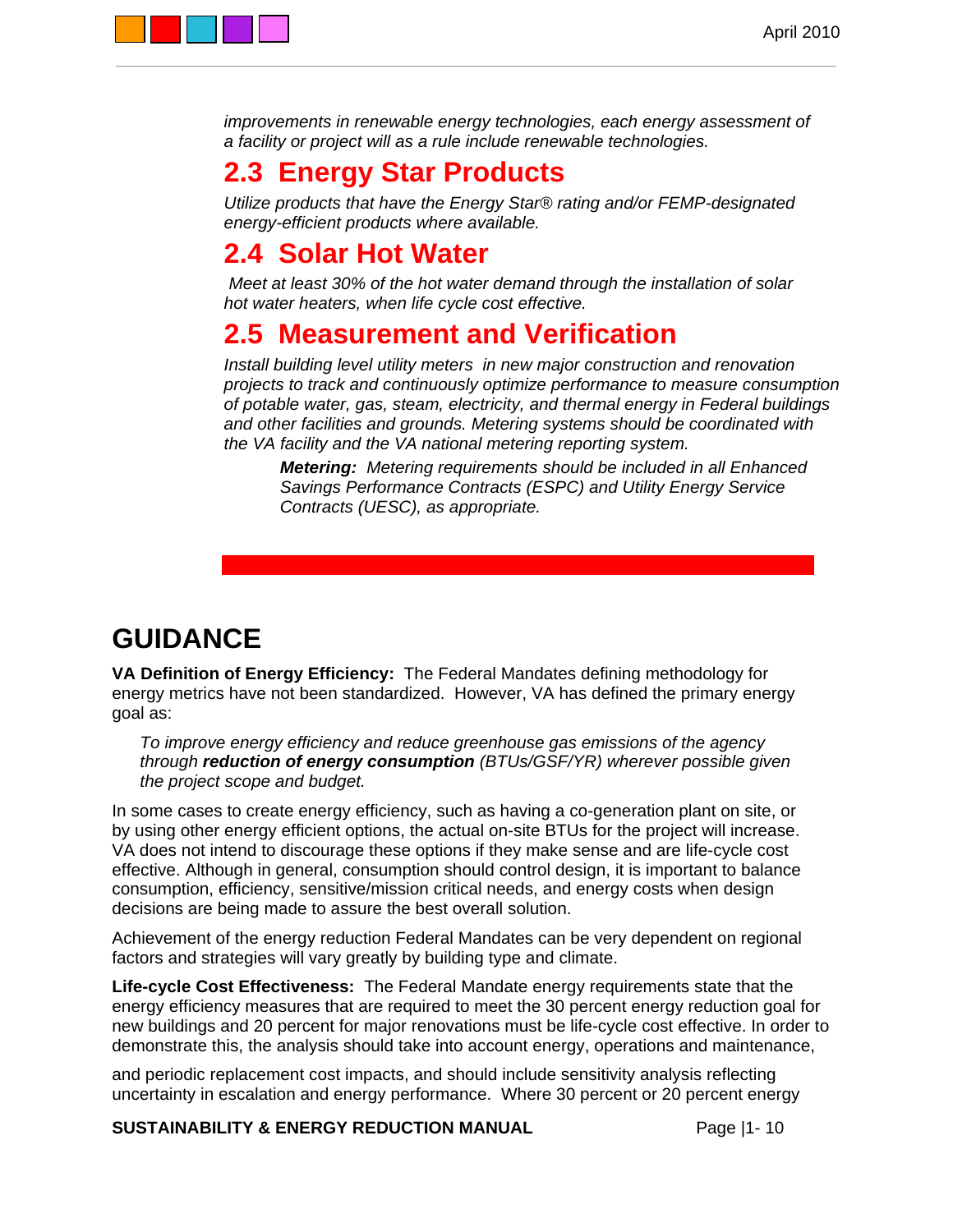

reductions are not life-cycle cost effective, analysis should be undertaken at decreasing increments of 5 percent down to the achievable range. **VA directs that 40 years shall be the time period for the purpose of conducting lifecycle cost calculations, as required by EISA.**

**Renewable Energy:** VA wishes to use onsite renewable energy wherever technically feasible and lifecycle cost effective. A preliminary technical feasibility review/study shall conducted for the following strategies and for others (geographically specific or unlisted here) in early conceptual/schematic design to determine those appropriate for the project:

- Solar electric
- Solar hot water
- Solar heating, cooling, and lighting
- Hybrid solar systems
- Wind
- Geothermal
- Ground source heat pump
- Co-generation
- Biomass

**Energy Reduction Design Features:** Project teams shall design energy efficient roofing and envelope systems, such as high solar reflectance roofs, enhanced insulation and air barriers, and consider the use of vegatative roof systems as appropriate.

**Energy Modeling:** Energy modeling is required from the beginning of early concept design on all buildings 5,000 GSF and over to evaluate which design alternative provides the best energy performance and to refine the selected design solution during the project delivery process. The complexity of the energy model should be in keeping with the design stage, progressing from simple<sup>[10](#page-13-0)</sup> during schematic design to a complete analysis in DOE2 or similar approved tool for the final design development design. The energy modeling can be provided by specialty consultants or within the scope of the MEP consultant.

### **The energy models and calculations for each of the proposed concepts shall be submitted to VA for review as a part of determining the best solution.**

The use of analytical computer software tools to evaluate preliminary energy performance is essential and MANDATORY in determining from the beginning of the design which concept solutions hold the most promise for energy reduction. Updated energy modeling is a required submittal at each phase of the project.

Using ASHRAE/IESNA Standard 90.1 – 2007, including Appendix G and including plug and process loads, create the baseline building performance, determine the appropriate mandated reduction and track the building design progress against the baseline of BTUs/GSF/YR and percentage reduction. Provide backup calculations and information on proposed energy reduction strategies/options (if requested) modeled for each of the conceptual design alternatives, and for alternative energy strategies pursued during design development.

**VA Metering Requirements:** Building level advanced electrical, natural gas, chilled water, hot water, steam, as well as potable and reclaimed water meters shall be installed for buildings

**SUSTAINABILITY & ENERGY REDUCTION MANUAL** Page |1- 11

-

<span id="page-13-0"></span> $10$  For BIM projects, the use of energy analysis software that interfaces with the BIM model will be acceptable for early concept energy modeling.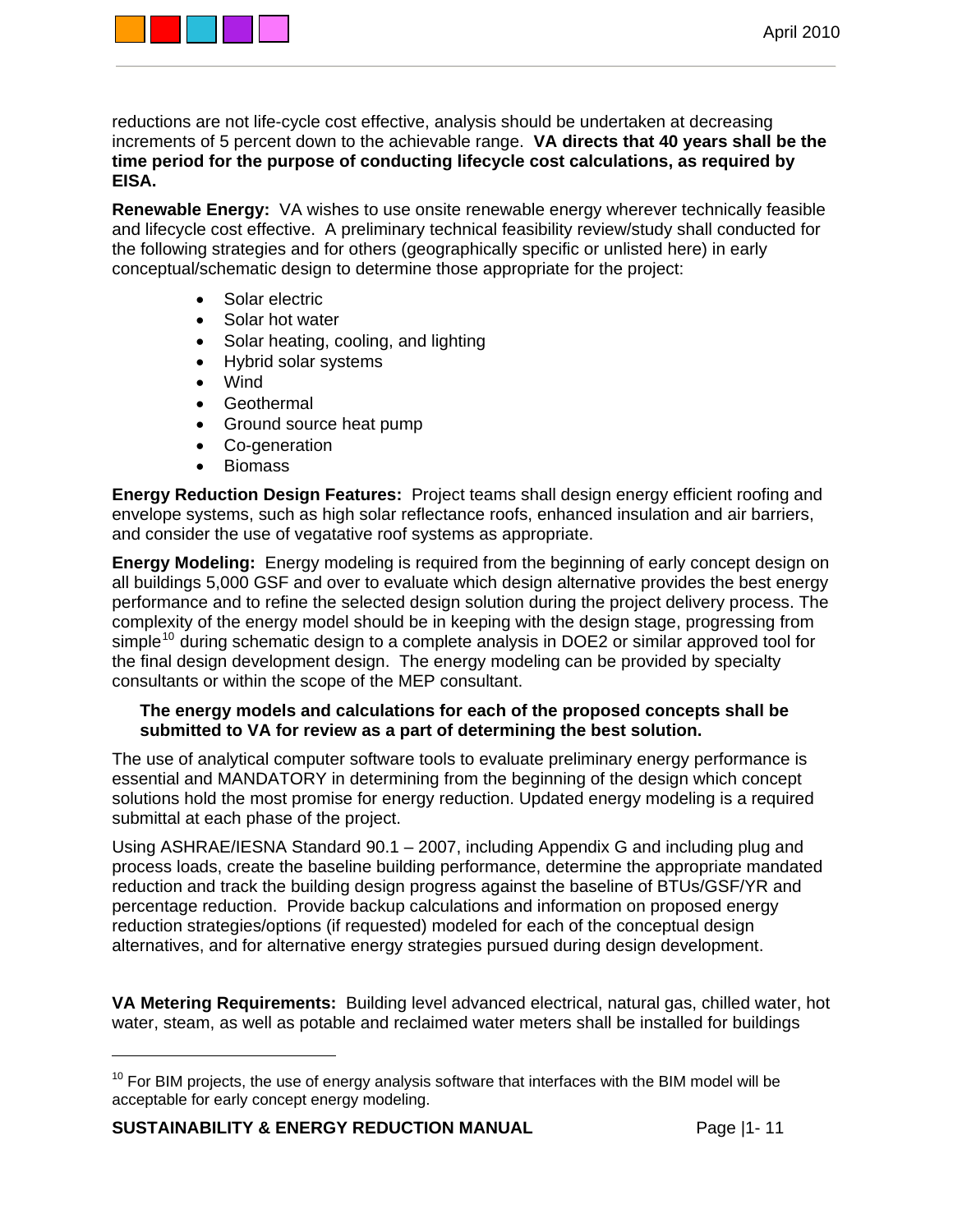

above 5,000 GSF and energy intensive buildings (such as laundry buildings and data centers). Advanced sub-meters should also be installed for the make-up water to cooling towers and boilers. Further information regarding specific meter requirements are in VA specifications.

## **DELIVERABLES IN ADDITION TO PG 18-15**

## **2.1 Project Energy Models**

Provide energy engineering calculations (as requested) to support energy targets and current analysis of best solutions. Provide calculations as per instructions above if energy targets cannot be met.

### **2.2 Define Distributed Generation Systems and Renewable Energy Goals**

Outline project strategies to incorporate distrubuted generation systems, if feasible. Project teams shall perform a feasibility study of on-site renewable energy options and provide a preliminary technical and lifecycle cost-effective analysis before design begins to identify appropriateness for the project. During design, report progress as the technical information matures.

### **2.3 Report on Use of Energy Star Products**

Include Energy Star rating as a part of the purchase evaluation criteria in the construction specifications for the selection of building equipment. After purchase, identify which Energy Star or FEMP designated efficient products were obtained.

### **2.4 Plans for Solar Hot Water Use**

Provide explanation and technical backup information as to how the project will meet this goal. Report on progress during project delivery.

### **2.5 Metering**

Provide information regarding each required meter to meet this goal.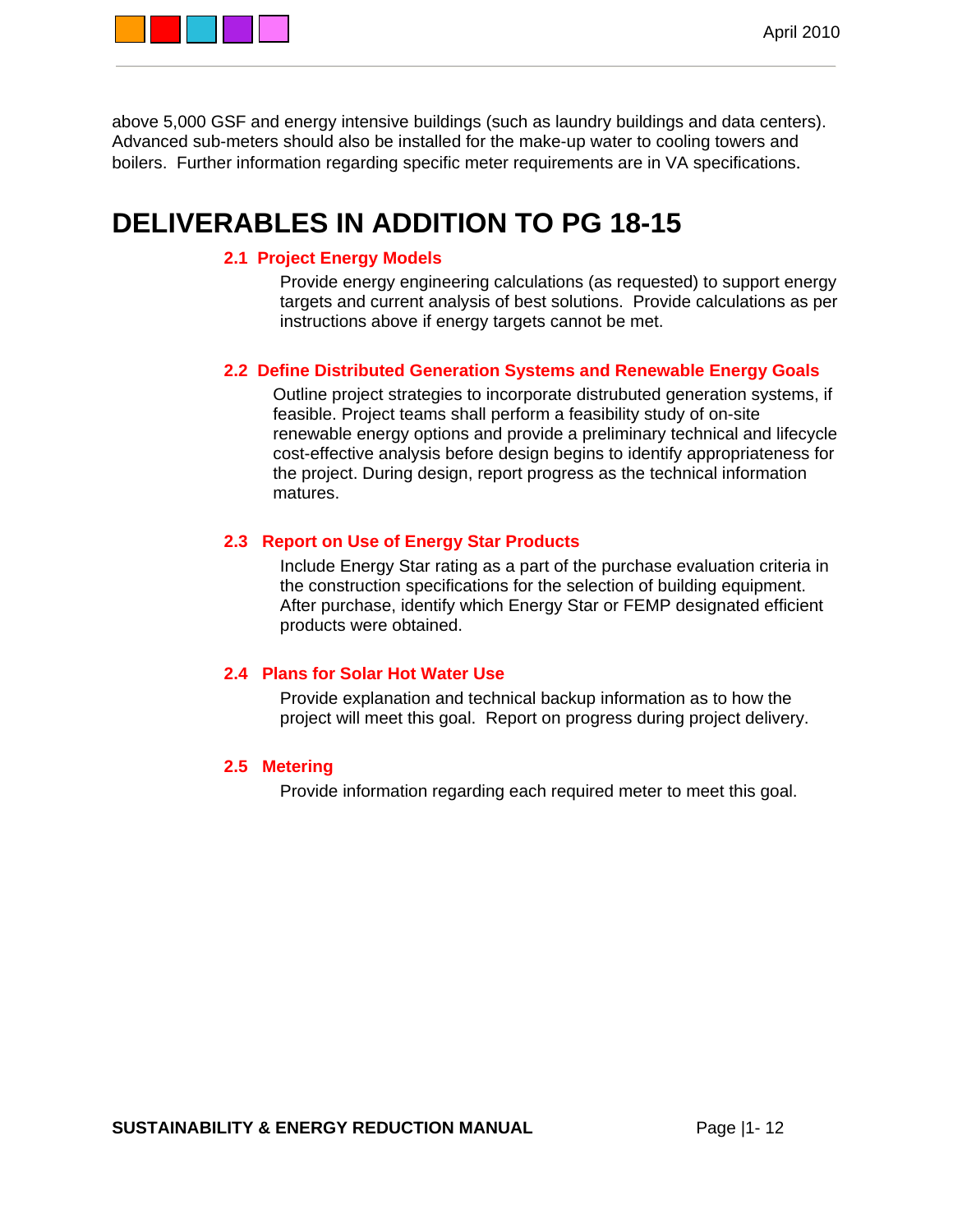

*GUIDING PRINCIPLE* 

5

## **PROTECT AND CONSERVE WATER**

## **3.1 Indoor Water**

*Reduce potable water consumption by a minimum of 20 percent less than the indoor water use baseline calculated for the building, after meeting the EPAct – 1992, Uniform Plumbing Codes 2006, and the International Plumbing Codes 2006 fixture performance requirements.* 

## **3.2 Outdoor Water**

*Reduce outdoor potable water consumption by a minimum of 50 percent over that consumed by conventional means (plant species and plant densities). Use water efficient landscape and irrigation strategies, including water reuse and recycling. The installation of water meters for locations with significant outdoor water use is encouraged.* 

*Employ design and construction strategies that reduce storm water runoff and polluted site water runoff. To the maximum extent feasible, maintain or restore the predevelopment hydrology of the site with regard to temperature, rate, volume, and duration of flow using site planning, design, construction, and maintenance strategies.* 

## **3.3 Process Water**

*When potable water is used to improve a building's energy efficiency, deploy lifecycle cost effective water conservation measures as per EPAct -2005 Section 109.* 

## **3.4 Water Efficient Products**

*Use EPA's WaterSense Program labeled products or other water conserving products. Irrigation contractors must be certified through a WaterSense labeled program.*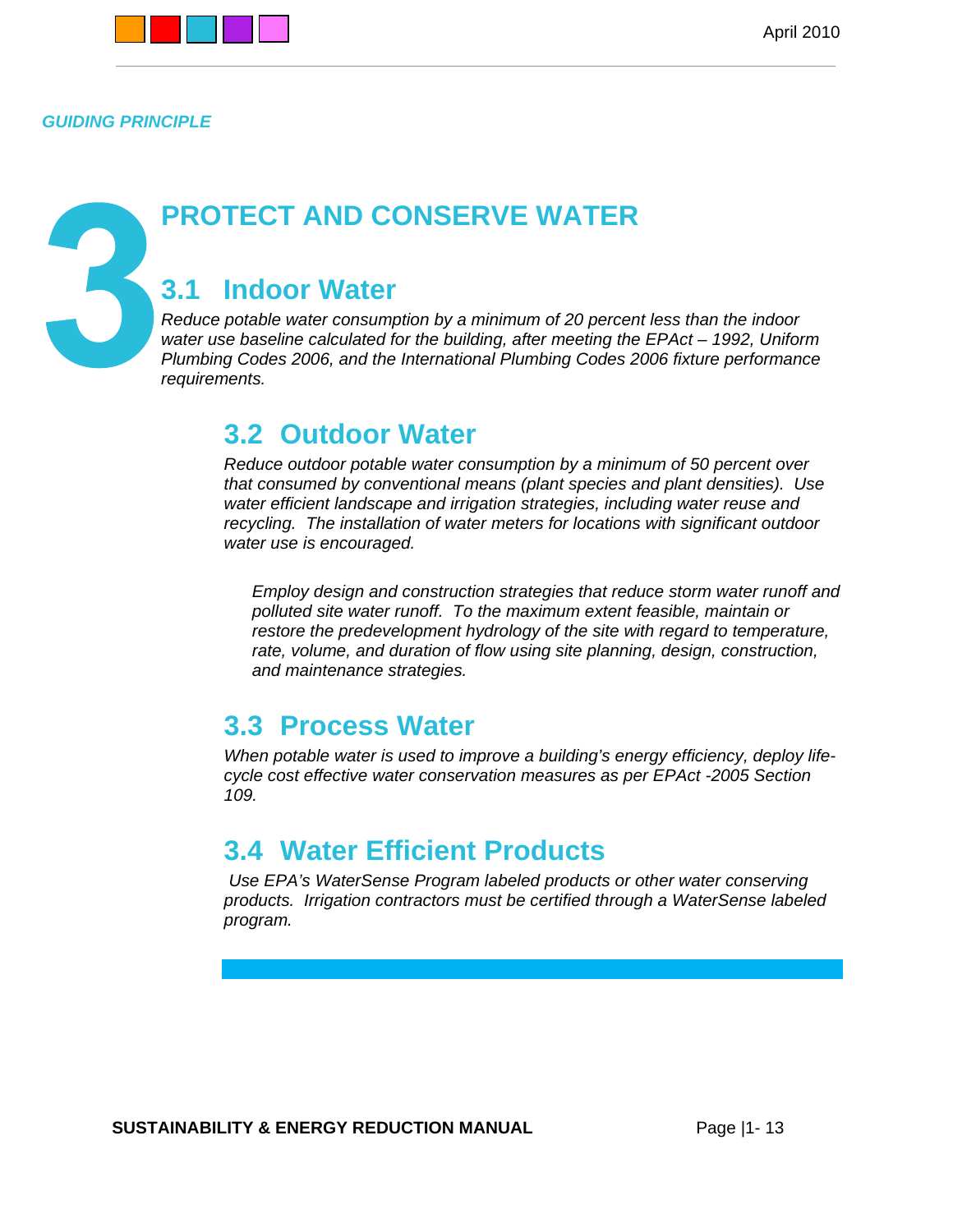

## **GUIDANCE**

**Medical Care Buildings:** Expected levels of achievement vary to some degree by building type or function. Every effort should be made to increase water efficiency in acute care and long-term care facilities as far as possible without compromising infection control.

**Medical Office and Residential-type Buildings:** There should be greater opportunities in these buildings for water efficiency, particularly in the area of water reclamation and reuse.

**Low-flow lavatories and toilets or other water saving strategies such as dual flush toilets, should be used in all locations except where infection control would be compromised.** 

**Landscaping:** Plant materials chosen for landscaping should be appropriate for the institutional mission of the facility, the climate, and for low water requirements and ongoing maintenance. Where irrigation may be required (in climates where natural rainfall is minimal, in healing gardens, or to assure shade in strategic locations) low irrigation strategies shall be used, such as drip irrigation, using moisture sensors to determine watering times, etc.

**Reduction of site water runoff:** Strategies should be employed to minimize additional site water runoff due to construction. Rain gardens, percolation fields, bio-retention swales, and infiltration areas, etc. should be employed to minimize water runoff and to return water to the aquifer.

**Use of Water Efficient Products:** Contract specifications shall include using water efficient products, including the requirement to use WaterSense rated products as a differentiator for selection after required performance requirements are met.

## **DELIVERABLES**

### **3.1 Report on Reducing Indoor Water Use**

- Provide the potable water baseline with the back up calculations, and the required reduction target.
- Define stategies to achieve the reduction goals, with the calculations to support the strategies.

### **3.2 Report on Reducing Outdoor Water Use**

• Provide outdoor water consumption calculations for exterior water usage and recycling. Show plans to reduce water usage for landscaping by choosing plant materials that do not require on-going irrigation; where irrigation is required by specifiying low irrigation strategies and recycling where appropriate.

### **3.3 Water for Reduction of Energy**

• If potable water is being used to reduce energy, provide information regarding the use of life-cycle cost effective water conservation measures to achieve the energy reduction.

### **3.4 Water Efficient Products**

 Report on types and number of products that are water efficient, including those which meet the WaterSense rating.

### **SUSTAINABILITY & ENERGY REDUCTION MANUAL** Page |1- 14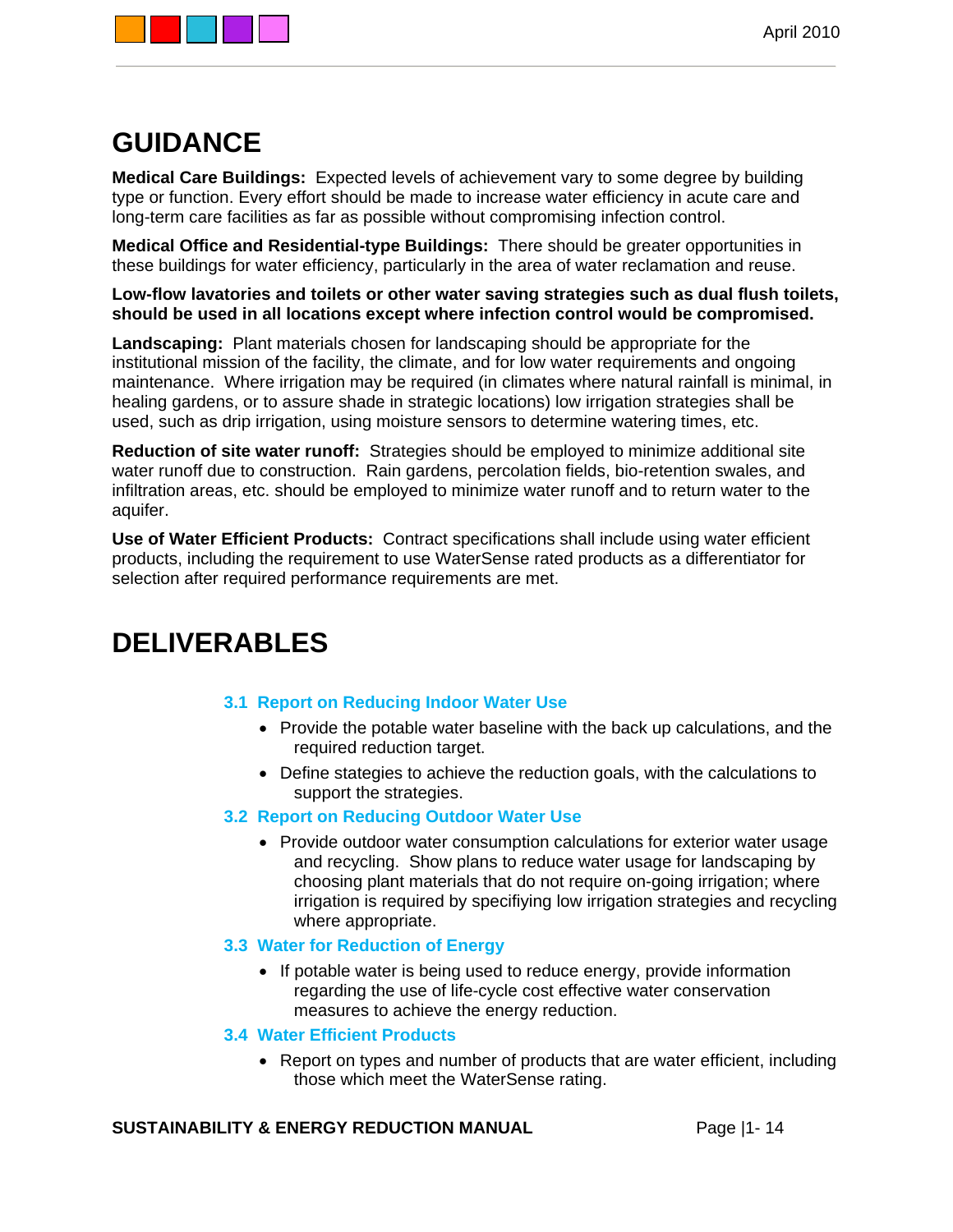

*GUIDING PRINCIPLE* 

## **ENHANCE INDOOR ENVIRONMENTAL QUALITY**

## **4.1 Ventilation and Thermal Comfort**

*Meet the current ASHRAE Standard 55-2004, Thermal Environmental Conditions for Human Occupancy, and ASHRAE Standard 62.1-2004, Ventilation for Acceptable Indoor Air Quality.* 

## **4.2 Moisture Control**

*Establish and implement a moisture control strategy for controlling moisture flows and condensation through the building skin to prevent building damage and mold contamination.* 

## **4.3 Daylighting**

*Achieve a minimum of daylight factor of 2 percent (excluding all direct sunlight penetration) in 75 percent of all space occupied for critical visual tasks. Provide automatic dimming controls or accessible manual lighting controls, and appropriate glare control.* 

## **4.4 Low-Emitting Materials**

*Specify materials and products with low pollutant emissions, including adhesives, sealants, paints, carpet systems, and furnishings.* 

## **4.5 Protect Indoor Air Quality During Construction**

*Follow the recommended approach of the Sheet Metal and Air Conditioning Contractor National Association Indoor Air Quality Guidelines for Occupied Buildings under Construction, 1995. After construction and prior to occupancy, conduct a minimum 72-hour flush-out with maximum outdoor air consistent with achieving relative humidity no greater than 60 percent. After occupancy, continue flush-out as necessary to minimize exposure to contaminants from new building materials.*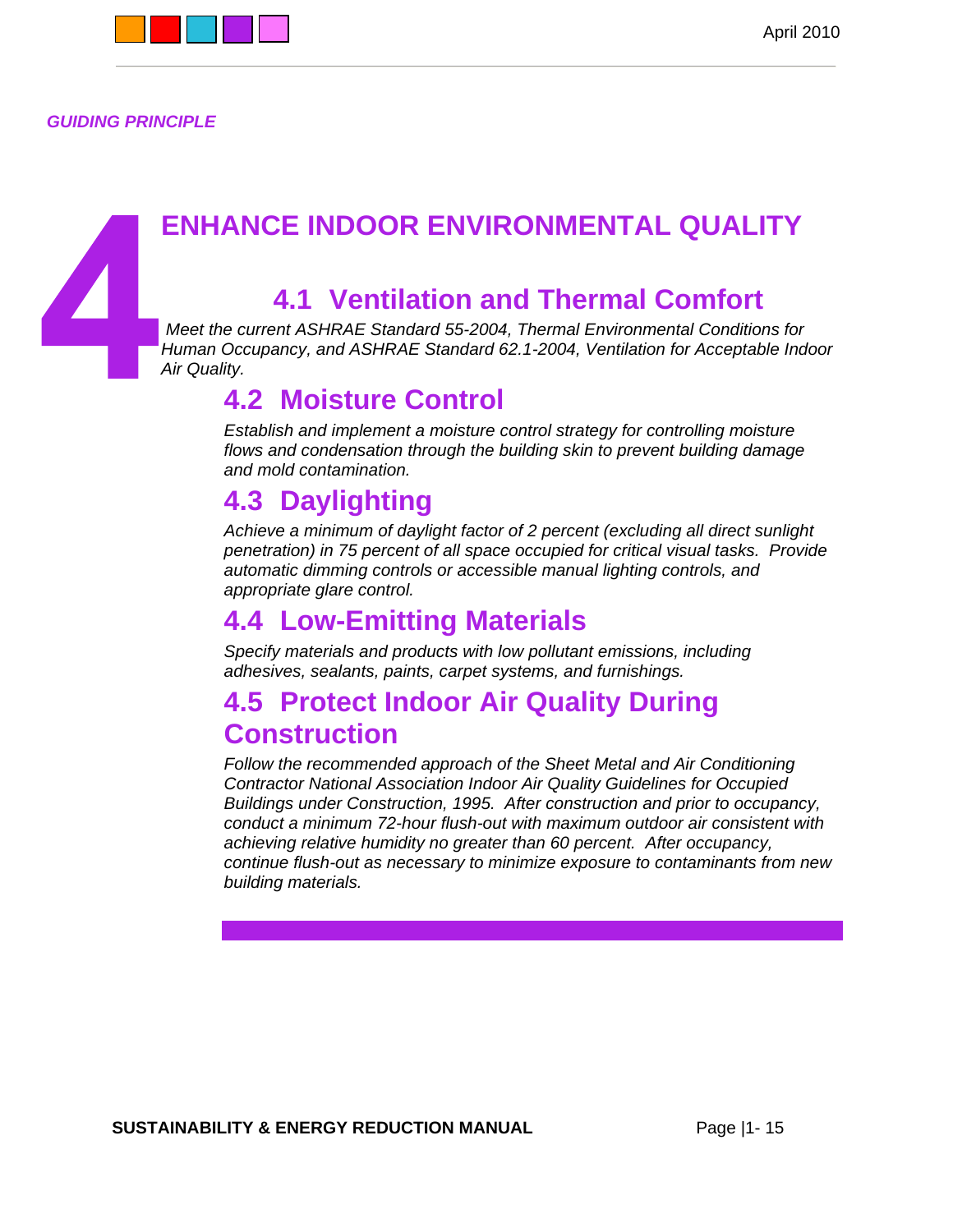

## **GUIDANCE**

**Daylighting:** VA directs the AE to achieve the mandated daylighting goals.

**Air Quality:** AEs shall provide adequate construction specifications to assure that indoor air quality is protected during construction.

## **DELIVERABLES**

- **4.3 Daylighting**
- Provide calculations and colored floor plans designating which areas receive the required daylight to show compliance with this metric.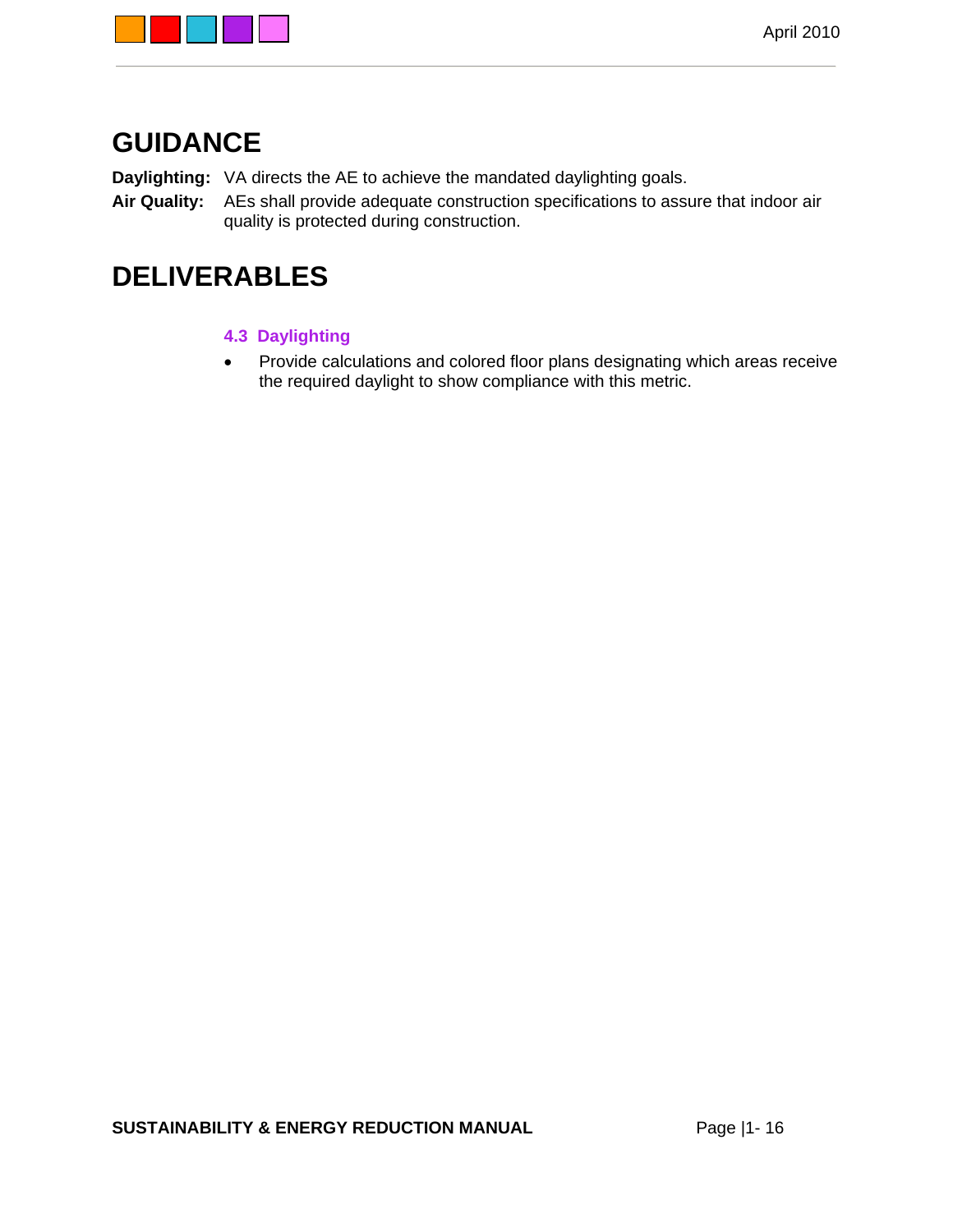

*GUIDING PRINCIPLE* 

## **REDUCE ENVIRONMENTAL IMPACT OF MATERIALS**

## **5.1 Recycled Content**

*For EPA-designated products, use products meeting or exceeding EPA's recycled content recommendations. For other products, use materials with recycled content such that the sum of post-consumer recycled content plus one-half of the preconsumer content constitutes at least 10% (based on cost) of the total value of the materials in the project.* 

## **5.2 Bio-based Content**

*For USDA-designated products, use products meeting or exceeding USDA biobased content recommendations. For other products, use biobased products made from rapidly renewable resources and certified sustainable wood products.* 

## **5.3 Waste and Materials Management**

*During a project planning stage, identify local recycling and salvage operations that could process site related waste. Program the design to recycle or salvage at least 50 percent construction, demolition and land clearing waste, excluding soil, where markets or on-site recycling opportunities exist.* 

## **5.4 Ozone Depleting Compounds**

*Eliminate the use of ozone depleting compounds during and after construction where alternative environmentally preferable products are available, consistent*  with EPA Title VI of the Clean Air Act Amendments of 1990, or equivalent overall *air quality benefits that take into account life cycle impacts.*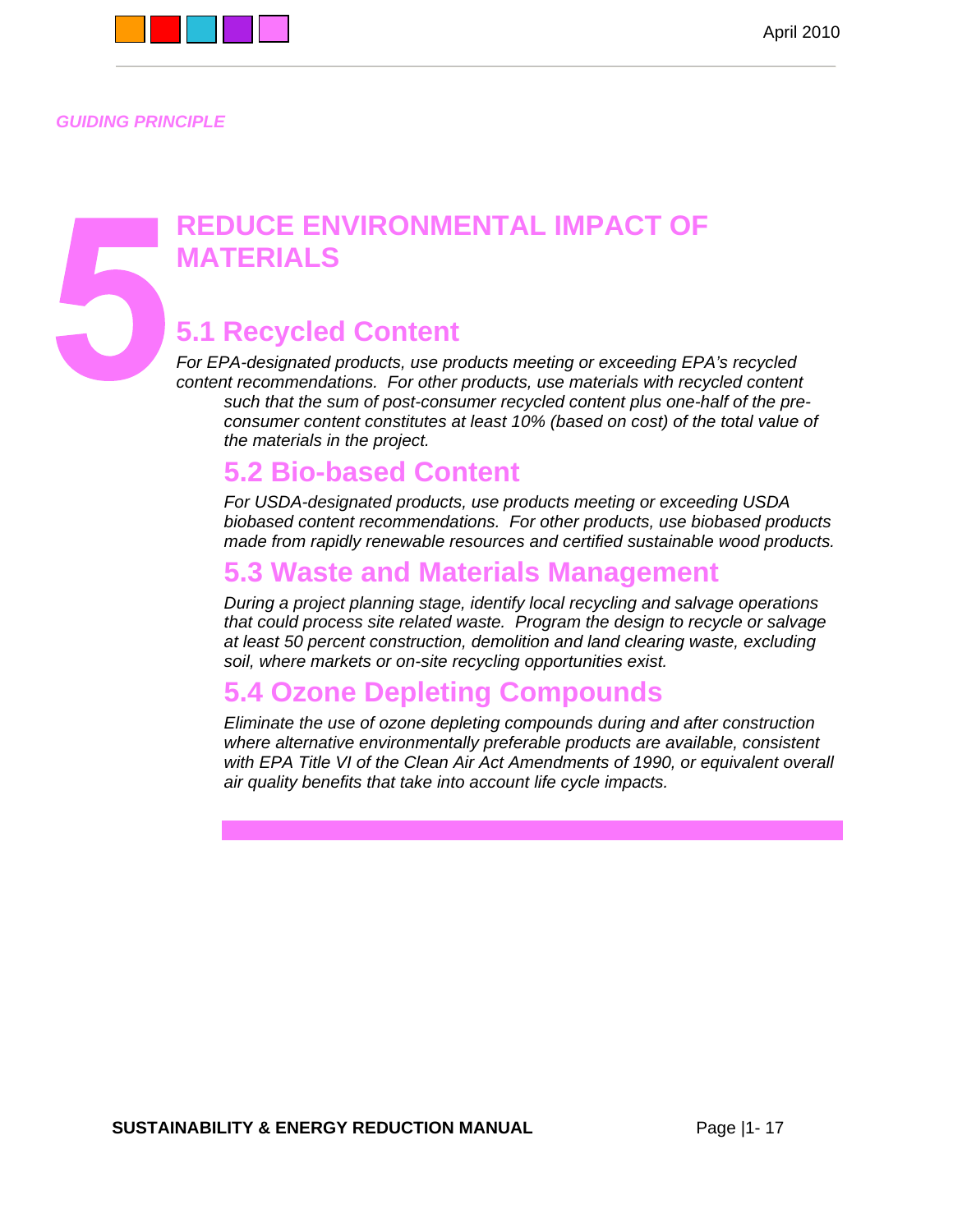

## **GUIDANCE**

**Ozone Depleting Compounds:** By following the current VA specifications and other VA guidance, this goal should be easily achieved.

**Recycled Content and Bio-based Content:** Follow the requirements based in the Guiding Principle for this requirement unless VA standards for functionality, cleanability, and longevity are compromised.

**Construction Waste:** All construction waste that can be recycled or salvaged, preferably on site if possible, should be done if lifecycle cost effective. Identify early in the project which materials will be recycled.

**Construction Waste Revenue:** According to Public Law 103-329, Sec 608, revenue generated through recycling and waste prevention program activities can be retained for VA use by VHA Facility Directors. Construction materials that can be recycled are covered under this law. The Project Team will have to identify those construction items to be recycled, and the VA Project Manager will have to appropriately negotiate with the General Contractor to assure that the appropriate value of the material is accounted for and available to the government.

## **DELIVERABLES**

### **5.1 & 5.2 Report on amount of recycled and Bio-based content used**

 Determine compliance as per instructions and provide summary calculations and backup material. If unable to meet goal, provide explanation as to why.

### **5.3 Report on Construction Waste Recycling**

 Identify possible waste recycling options early in the project. Create recycling plan and report by type and amount throughout project delivery. Provide final summary at project completition.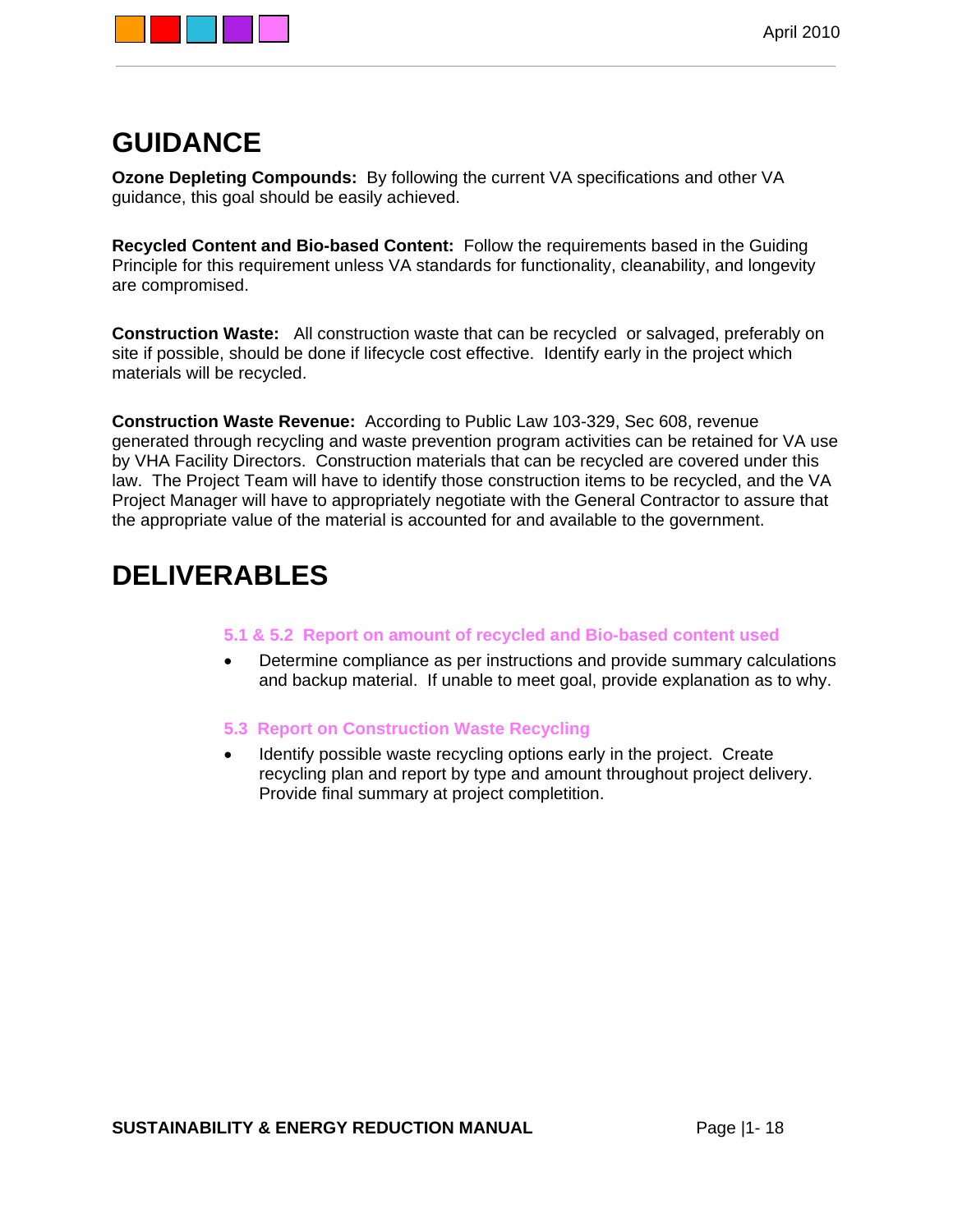|                        |                          | VA Required LEED Credits to meet FEDERAL MANDATES                      |                            |        |                     |        |                                                                                                                |                                                                                                      |                                |     |
|------------------------|--------------------------|------------------------------------------------------------------------|----------------------------|--------|---------------------|--------|----------------------------------------------------------------------------------------------------------------|------------------------------------------------------------------------------------------------------|--------------------------------|-----|
|                        | LEED-NC V3.0             |                                                                        |                            |        |                     |        |                                                                                                                |                                                                                                      |                                |     |
|                        |                          | indicate Federal Mandates<br>Credits highlighted in green              |                            |        |                     |        |                                                                                                                |                                                                                                      |                                |     |
|                        |                          |                                                                        |                            |        |                     |        |                                                                                                                |                                                                                                      |                                |     |
| $\overline{\bullet}$   |                          | <b>1</b> Total Project Score                                           |                            |        |                     |        |                                                                                                                |                                                                                                      | Possible Points                | 78  |
|                        |                          | Gold 60-79 points<br>Certified 40-49 points Silver 50-59 points        | Platinum 80 + points       |        |                     |        |                                                                                                                |                                                                                                      |                                |     |
| $\bullet$<br>$\bullet$ | $\overline{\phantom{0}}$ | Possible Points Design/Constr.<br><b>Sustainable Sites (SS</b>         |                            |        | ۰<br>۰              | ۰      |                                                                                                                | Materials & Resources (MR)                                                                           | Possible Points Design/Constr. | E.  |
| n<br>r                 | z                        |                                                                        |                            |        | n<br>s.             | z      |                                                                                                                |                                                                                                      |                                |     |
|                        | <b>Contract Contract</b> | ctivity Pollution Prevention<br><b>Construction A</b>                  | Construction               | REG    |                     |        | i di kacamatan ing Kabupatèn Kabupatèn Kabupatèn Kabupatèn Kabupatèn Kabupatèn Kabupatèn Kabupatèn Kabupatèn K | <b>Storage and Collection of Recyclables</b>                                                         | Design                         | REG |
|                        | Coolit 1                 | <b>Site Selection</b>                                                  | Design                     |        |                     |        | Cardill 1.1                                                                                                    | Building Reuse, Maintain Existing Walk, Floors and Roof                                              | Construction                   |     |
|                        | Ceedill 2                | Development Density and Community Connectivity Design                  |                            |        |                     |        | Ceedil 1.2                                                                                                     | Building Reuse, Maintain Existing Interior Nonstructural Elements                                    | Construction                   |     |
|                        | Ceedil 3                 | <b>Brownfield Redevelopment</b>                                        | Design                     |        |                     |        | <b>Contract</b>                                                                                                | <b>Construction Waste Management - 502</b>                                                           | Construction                   |     |
|                        | Ceedil 4.4               | Alternative Transportation, Public Transportation Accour               | Design                     |        |                     |        | Ceedill 3                                                                                                      | <b>Materials Reuse</b>                                                                               | Construction                   |     |
|                        | Ceedil 4.2               | Alternative Transportation, Bicycle Storage & Changing Re Design       |                            |        |                     |        | <b>Contract</b>                                                                                                | <b>Recycled Content</b>                                                                              | Construction                   |     |
|                        | Ceedil 4.5               | Alternative Transportation, LouEnitting&FuelEfficientVe Design         |                            |        |                     |        | Coolid S                                                                                                       | <b>Regional Materials</b>                                                                            | Construction                   |     |
|                        | Ceedil 4.4               | Alternative Transportation, Parking Capacity                           | Design                     |        |                     |        | <b>Contract</b>                                                                                                | <b>Rapidly Renewable Materials</b>                                                                   | Construction                   |     |
|                        | Ceedil S.4               | Reduced Site Disturbance, Protoctor Rottoro Habitat                    | Construction               |        |                     |        | Countries of                                                                                                   | <b>Certified Wood</b>                                                                                | Construction                   |     |
|                        | Ceedil S.2               | Reduced Site Disturbance, Maximize Open Space                          | Design                     |        |                     |        |                                                                                                                |                                                                                                      |                                |     |
|                        |                          | Coolin 6.4 Stormwater Design Quantity Control                          | Design                     |        | $\bullet$<br>۰      |        |                                                                                                                | Possible Points<br><b>0</b> Indoor Environmental Quality (IEQ)                                       |                                | o,  |
|                        |                          | Coolin 6.2 Stormwater Design (Quality Control                          | Design                     |        | r.<br>÷             | z      |                                                                                                                |                                                                                                      |                                |     |
|                        | Cardil 2.4               | ect, Non-Roof<br><b>Heat Island Eff</b>                                | Construction               |        |                     |        | <b>Contract</b>                                                                                                | <b>Minimum IAQ Performance</b>                                                                       | Design                         | REG |
|                        |                          | Gestion 2.2 Heat Island Effect, Roof                                   | Design                     |        |                     |        | Perreq?                                                                                                        | Environmental Tobacco Smoke [ETS] Control                                                            | Design                         | REG |
|                        | Condition.               | Reduction<br><b>Light Polletion</b>                                    | Design                     |        |                     |        | Coolid 1                                                                                                       | <b>Outdoor Air Delivery Monitoring</b>                                                               | Design                         |     |
|                        |                          |                                                                        |                            |        |                     |        | Gerdit                                                                                                         | Increase Ventilation Effectiveness                                                                   | Design                         |     |
| $\bullet$<br>0         |                          | Possible Points Design/Constr<br>O Vater Efficiency (VE)               |                            | ≘      |                     |        |                                                                                                                | Contil 3.4 Construction IAR Management Plan - DuringConversation                                     | Construction                   |     |
| n<br>s.                | z                        |                                                                        |                            |        |                     |        |                                                                                                                | Certil 3.2 Construction IAB Management Plan - Before Occupancy                                       | Construction                   |     |
|                        | <b>Contract</b>          | <b>Water Use Reduction - 202</b>                                       | Design                     | REG    |                     |        |                                                                                                                | Ceedil 4.1 Low-Emitting Materials - Adharivarand Sadante                                             | Construction                   |     |
|                        | <b>Contract</b>          | <b>Water Efficient Landscaping (50% Reduction)</b>                     | Design                     | Ň      |                     |        |                                                                                                                | Count 4.2 Low-Emitting Materials - Point and Cooting                                                 | Construction                   |     |
|                        | Ceedill 2                | Innovative Wastewater Technologies                                     | Design                     |        |                     |        |                                                                                                                | Coolin 4.1 Low-Emitting Materials - Flooring Systems                                                 | Construction                   |     |
|                        | Ceedil 3.4               | <b>Water Use Reduction</b>                                             | Design                     |        |                     |        |                                                                                                                | Contil 4.4 Low-Emitting Materials - Compariso Wood & Agrificat Products                              | Construction                   |     |
|                        | Ceedil 3.2               | Water Use Reduction, 30% Reduction                                     | Design                     |        |                     |        | Cardill'S                                                                                                      | Indoor Chemical & Pollutant Source Control                                                           | Design                         |     |
| $\bullet$<br>0         |                          | Possible Points Design/Constr.<br>ี<br><b>O</b> Energy & Atmosphere    |                            | 55     |                     |        | Cardill E.2                                                                                                    | Controllability of Systems - Thermal Comfort<br><b>Contact Controllability of Systems - Lighting</b> | Design                         |     |
| n<br>r                 | z                        |                                                                        |                            |        |                     |        |                                                                                                                | Central Thermal Comfort - Darian                                                                     | Design<br>Design               |     |
|                        | <b>Contractor</b>        | Fundamental Commissioning of Bldg Energy Syste Design/Construction REQ |                            |        |                     |        | Ceedil 7.2                                                                                                     | Thermal Comfort - Verification                                                                       | Design                         |     |
|                        | <b>Contract Contract</b> | Minimum Energy Performance (OPTION 1)                                  | Design                     | REG    |                     |        |                                                                                                                | Countries - Swait bas and Views - Daylight                                                           | Design                         |     |
|                        |                          | Fundamental Refriqerant Management                                     | Design                     | REG    |                     |        | Coolil 1.2                                                                                                     | Daylight and Views - Views                                                                           | Design                         |     |
|                        | <b>Contract</b>          | <b>Optimize Energy Performance</b>                                     | Design                     | e<br>S |                     |        |                                                                                                                |                                                                                                      |                                |     |
|                        | Countries of             | <b>On-site Renewable Energy [7.52 goal]</b>                            | Design                     | ţ      | ۰<br>۰              | ۰      |                                                                                                                | Possible Points<br>Innovation & Design Process (ID)                                                  |                                | ه   |
|                        | <b>Countries</b>         | <b>Enhanced Commissioning</b>                                          | <b>Design/Construction</b> | N N    | n<br>þ.             | z      |                                                                                                                |                                                                                                      |                                |     |
|                        | <b>Contract</b>          | <b>Enhanced Refrigerant Management</b>                                 | Design                     |        |                     |        | Ceedil 4.4                                                                                                     | Innovation in Design (Employ Integrated Design Princ TBD                                             |                                | ÷,  |
|                        | Coolid S                 | Verification<br>Measurement &                                          | Construction               |        |                     |        | Geelill                                                                                                        | <b>LEED"</b> Accredited Professional                                                                 | Design                         |     |
|                        | Ceedil E                 | Green Power                                                            | Construction               |        |                     |        |                                                                                                                |                                                                                                      |                                |     |
|                        |                          |                                                                        |                            |        | $\bullet$<br>0<br>× | 5<br>z |                                                                                                                | Possible Points<br>Regional Priority (RP)                                                            |                                |     |
|                        |                          |                                                                        |                            |        | $\overline{a}$      |        |                                                                                                                |                                                                                                      |                                |     |
|                        |                          |                                                                        |                            |        |                     |        |                                                                                                                | Credit 1 Regional Priority                                                                           |                                | ¥   |

## REQUIRED LEED CREDITS (IN GREEN)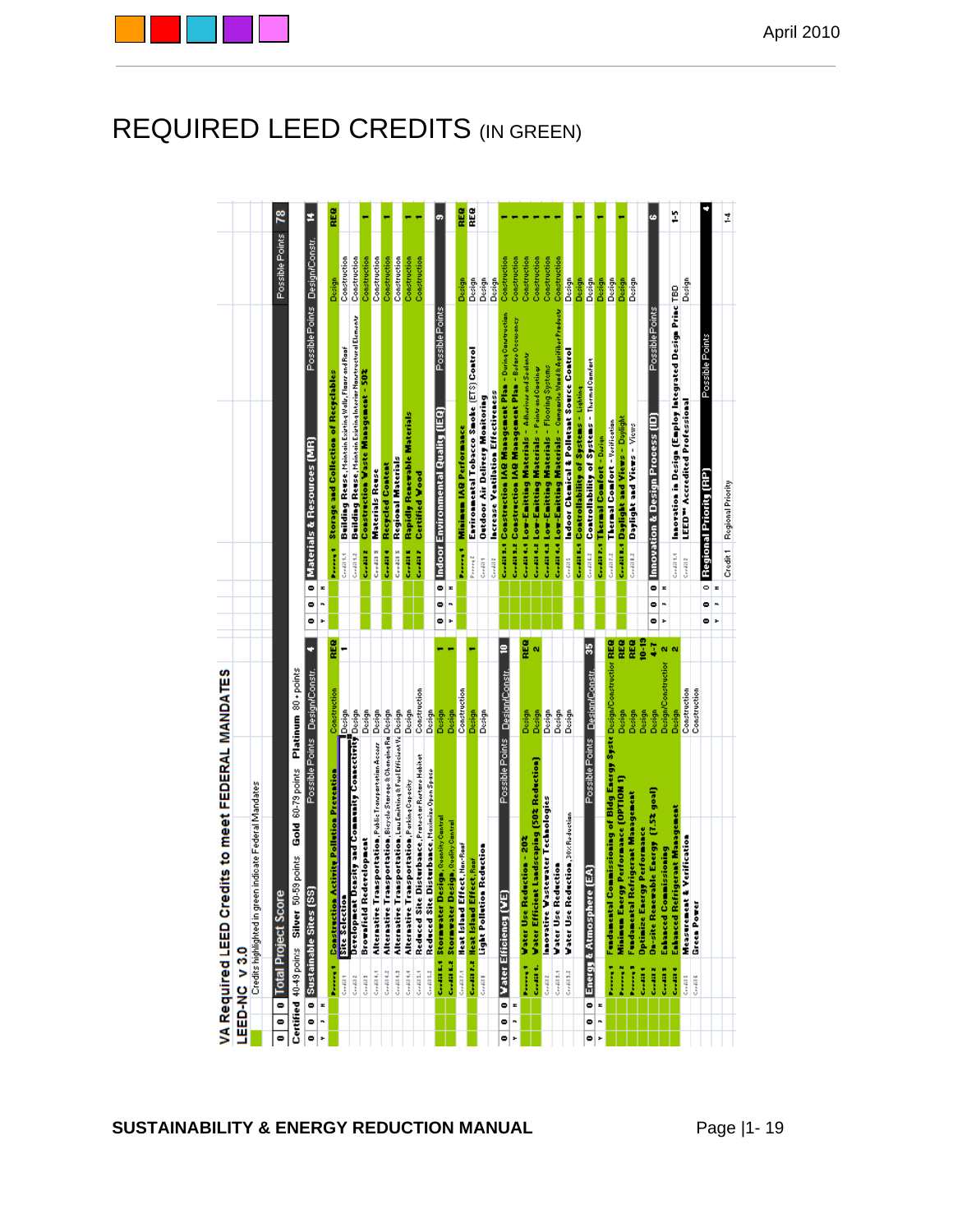

## Example of REQUIRED GREEN GLOBE CREDITS (IN

GREEN – required credits are currently being determined. Please contact Renée Tietjen at 202-461-8294 for questions)

|              |              |              | <b>Total Project Score</b>                                                                                                                                                       | Possible Points 1000 |                |          |              |                                                  |
|--------------|--------------|--------------|----------------------------------------------------------------------------------------------------------------------------------------------------------------------------------|----------------------|----------------|----------|--------------|--------------------------------------------------|
|              |              |              | One Globes = 35% of applicable points, Two Globes = 55% of applicable points, Three Globes = 70% of applicable points, Four Globes = 85%+ of applicable points                   |                      |                |          |              |                                                  |
|              |              |              | Section 6 = must get 50% of applicable points, Section 7 = must get 24 % of applicable points for NC or 0% for renovations, Section 8 = must get 50% of applicable points Path A |                      |                |          |              |                                                  |
| Yes          | 2            | No           |                                                                                                                                                                                  |                      | Yes            |          | No           |                                                  |
| $\bf{0}$     | $\theta$     | $\mathbf{0}$ | <b>6. PROJECT MANAGEMENT</b>                                                                                                                                                     |                      | $\bf{0}$       | $\Omega$ | $\bf{0}$     | 8. ENERGY                                        |
| $\bf{0}$     | $\bf{0}$     | 0            | 6.1 Coordination and Benchmarking                                                                                                                                                | 28 Points            |                |          |              |                                                  |
|              |              |              | <b>GDDC Pre-Design Green Design Meetings</b><br>6.1.1                                                                                                                            | 4                    | $\bf{0}$       | $\Omega$ | $\Omega$     | 8.1 Building Carbon Dioxide Equivalent (         |
|              |              |              | 6.1.2<br><b>GDDC Performance Goals</b>                                                                                                                                           | 10                   |                |          |              | <b>Percent Reduction in Carbon Dio:</b><br>8.1.1 |
|              |              |              | 6.1.3<br><b>GDDC Progress Meetings for Design</b>                                                                                                                                | $\overline{6}$       |                |          |              | 8.1.2<br><b>Suggested Documentation</b>          |
|              |              |              | <b>GDDC Progress Meetings for Construction</b><br>6.1.4                                                                                                                          | 8                    | $\overline{0}$ |          | $\Omega$     | 8.2 Demand -PATH A                               |
|              |              |              | 6.1.5<br><b>Suggested Documentation</b>                                                                                                                                          | N/A                  |                |          |              | 8.2.1<br><b>Passive Demand Reduction</b>         |
| $\Omega$     | $\mathbf{0}$ | $\bf{0}$     | 6.2 Environmental Management during Construction                                                                                                                                 | 16 Points            |                |          |              | 8.2.2<br><b>Thermal Energy Storage System</b>    |
|              |              |              | 6.2.1<br><b>Environmental Management</b>                                                                                                                                         |                      |                |          |              | 8.2.3<br><b>Power Demand Reduction</b>           |
|              |              |              | 6.2.2<br><b>Clean Diesel Practices</b>                                                                                                                                           |                      |                |          |              | 8.2.4<br><b>Demand Capable Energy Manage</b>     |
|              |              |              | 6.2.3<br><b>Building Materials and Building Envelope</b>                                                                                                                         | $\overline{2}$       |                |          |              | 8.2.5<br><b>Suggested Documentation</b>          |
|              |              |              | 6.2.4<br><b>Indoor Air Quality</b>                                                                                                                                               | $\overline{9}$       | $\bf{0}$       |          | $\mathbf{0}$ | 8.3 Measurement and Verification -PAT            |
|              |              |              | 6.2.5<br><b>Suggested Documentation</b>                                                                                                                                          | N/A                  |                |          |              | 8.3.1<br><b>Measurement and Verification P</b>   |
| $\Omega$     | $\Omega$     | $\bf{0}$     | 6.3 Whole Building Commissioning                                                                                                                                                 | 42 Points            |                |          |              | 8.3.2<br><b>Suggested Documentation</b>          |
|              |              |              | 6.3.1<br><b>Pre-Commissioning</b>                                                                                                                                                | 3                    |                |          |              | * Path A is recommended for federal agencie      |
|              |              |              |                                                                                                                                                                                  |                      |                |          |              |                                                  |
|              |              |              | 6.3.2<br><b>Whole Building Commissioning</b>                                                                                                                                     | 39                   |                |          |              |                                                  |
|              |              |              | 6.3.3<br><b>Suggested Documentation</b>                                                                                                                                          | N/A                  | $\bf{0}$       |          | $\bf{0}$     | 8.4 Building Opaque Envelope -PATH B             |
| $\bf{0}$     | $\Omega$     | $\bf{0}$     | 6.4 Environmental Management - Post Construction                                                                                                                                 | 14 Points            |                |          |              | 8.4.1<br><b>Thermal Resistance and Transm</b>    |
|              |              |              | <b>Operations and Maintenance Manuals</b><br>6.4.1                                                                                                                               | 14                   |                |          |              | 8.4.2<br>Orientation                             |
|              |              |              | 6.4.2<br><b>Suggested Documentation</b>                                                                                                                                          | N/A                  |                |          |              | 8.4.3<br><b>Fenestration Systems</b>             |
|              |              |              |                                                                                                                                                                                  |                      |                |          |              | 8.4.4<br><b>Suggested Documentation</b>          |
| Yes          |              | No           |                                                                                                                                                                                  |                      | $\mathbf{0}$   |          | 0            | 8.5 Davlighting - PATH B                         |
| $\mathbf{0}$ |              | $\mathbf{0}$ | 7. SITE                                                                                                                                                                          |                      |                |          |              | 8.5.1<br><b>Daylighting</b>                      |
|              |              |              |                                                                                                                                                                                  |                      |                |          |              | 8.5.2 Suggested Documentation                    |
| $\bf{0}$     | $\Omega$     | 0            | 7.1 Site Development Area                                                                                                                                                        | 32 Points            | $\bf{0}$       | $\Omega$ | $\Omega$     | 8.6 HVAC Systems and Controls - PATH             |
|              |              |              | 7.1.1<br>Urban Infill, Urban Sprawl and Public Transportation                                                                                                                    | 12                   |                |          |              | 8.6.1<br><b>Cooling Equipment</b>                |
|              |              |              | 7.1.2<br><b>Greenfields, Brownfields, and Floodplains</b>                                                                                                                        | 20                   |                |          |              | 8.6.2<br><b>Cooling Towers</b>                   |
|              |              |              | 7.1.3<br><b>Suggested Documentation</b>                                                                                                                                          | N/A                  |                |          |              | 8.6.3<br><b>Heat Pumps</b>                       |
| $\bf{0}$     | 0            | $\bf{0}$     | 7.2 Ecological Impacts                                                                                                                                                           | 25 Points            |                |          |              | 8.6.4<br><b>Heating Equipment</b>                |
|              |              |              | 7.2.1<br><b>Site Disturbance and Erosion</b>                                                                                                                                     | 9                    |                |          |              | 8.6.5<br><b>Condensate Recovery</b>              |
|              |              |              | <b>Heat Island Effect</b><br>7.2.2                                                                                                                                               | 14                   |                |          |              | 8.6.6<br><b>Steam Traps</b>                      |
|              |              |              | <b>Bird Collisions</b><br>7.2.3                                                                                                                                                  | 2                    |                |          |              | 8.6.7<br><b>Domestic Hot Water Heaters</b>       |
|              |              |              | 7.2.4<br><b>Suggested Documentation</b>                                                                                                                                          | N/A                  |                |          |              | 8.6.8<br><b>Variable Speed Control Pumps</b>     |
| $\Omega$     | $\bf{0}$     | 0            | <b>7.3 Watershed Features</b>                                                                                                                                                    | 27 Points            |                |          |              | 8.6.9<br><b>Minimizing Reheat and Re-cool</b>    |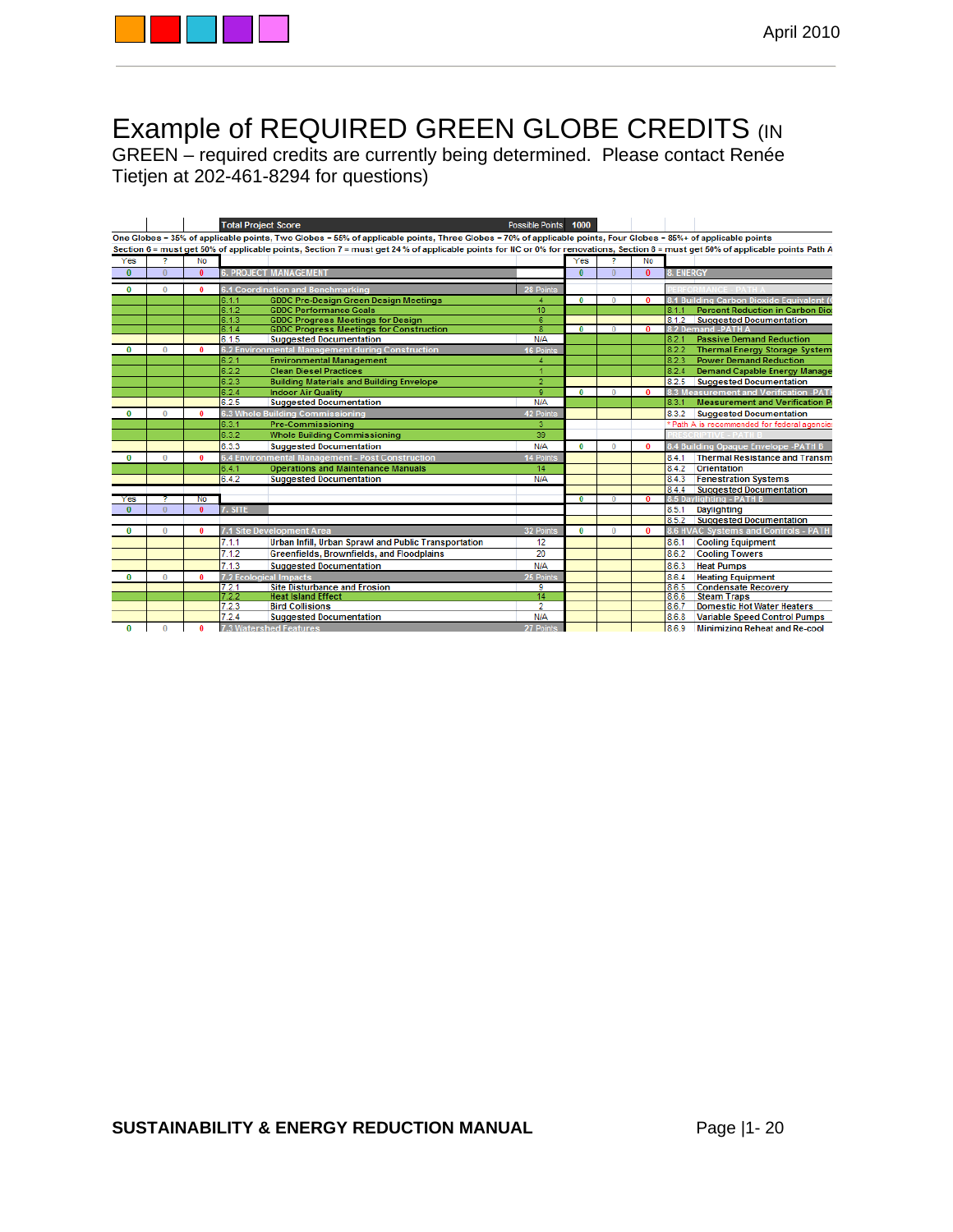

## **CHAPTER TWO**

# **SUGGESTED STRATEGIES FOR COMPLIANCE**

## **Integrated Design Strategies**

Integration takes advantage of synergies in design and of specific design solutions meeting more than one sustainability or energy requirement. It views the building and site as a series of interdependent systems rather than a collection of separate components. Integrated strategies can only be maximized through a comprehensive integrated design process.

This section examines opportunities for additional cost effective implementation of sustainable design and energy efficient elements through early integration of strategies*. It is intended as an overview of selected common integrated strategies, and is not an exhaustive list of all possible opportunities for integration.*

## **BUILDING ORIENTATION**

Building orientation is one of the most important first steps in determining key sustainable design elements of the project. Building orientation related to the sun and prevailing winds will have a significant impact on the required heating and cooling systems and thus the overall energy efficiency of the project. In general, it is recommended to orient the elongated dimensions of the building along the east-west axis so that a majority of the wall surface area faces north or south. This will minimize heat gain through east and west facing glazing and maximize suitable day lighting. Orientation should also be considered in relation to prevailing winds to optimize natural ventilation or shield the project from unwanted winds.

Proper building massing should be determined in conjunction with building orientation. Building massing refers to the way in which building elements are put together in terms of volume and can be used to optimize passive heating and cooling strategies, optimize resource efficiency, and maximize open space. For passive heating and cooling, building massing can be designed to slowly absorb heat during the day so that the volume does not reach outside temperatures until those higher temperatures begin to drop in the evening. Then, as the outside temperatures drop, the mass slowly releases the heat into the space. Massing can also be used to deflect prevailing winds or to optimize natural ventilation.

In terms of resource efficiency, massing can refer to program and equipment. Massing similar building programs together can provide for a more efficient use of space and allowing increased productivity. Also, stacking and massing mechanical equipment can minimize the use of space and in some cases minimize the exterior envelope, providing it is efficiently designed.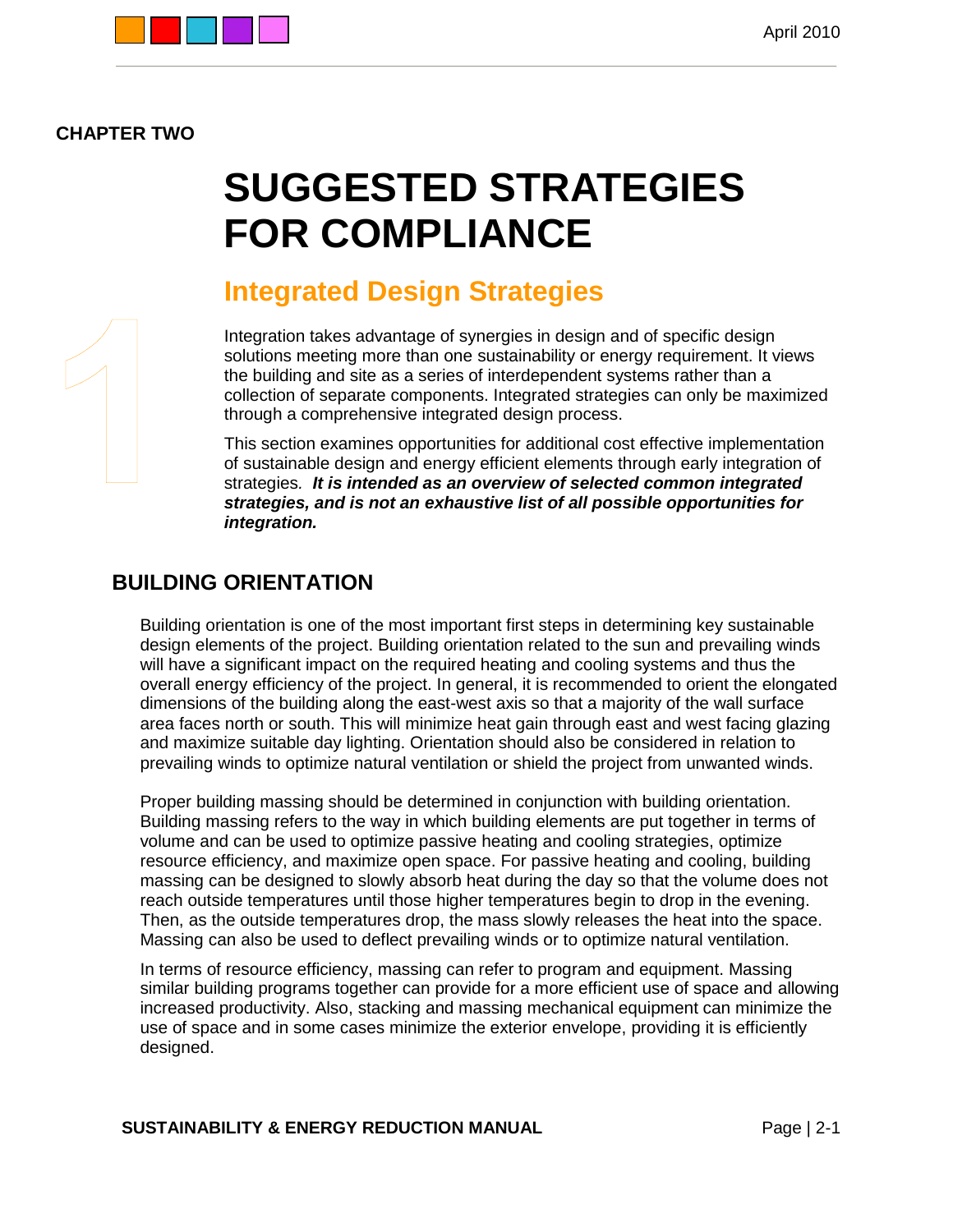

### **BUILDING MASSING**

Massing also often refers to the relation of the building mass to the open space on the site and should be considered in relation to optimizing the amount of natural light in the building, providing views and visual access to the exterior as well as the surrounding site context.

Building massing can have a significant impact on construction cost, particularly for acute care facilities which have traditionally been developed with very large, deep floor plates. Medical office buildings also often have relatively deep floor plates. Long-term care facilities, in contrast, are more often fairly shallow; therefore, improving the massing will represent less of a change to current practice for this facility type.

### **BUILDING SKIN**

Selecting narrow floor plate increases the exterior cladding quantity for a given floor area. Since the skin cost is a major contributor to the overall cost of construction for healthcare facilities, increasing the skin ratio increases the overall cost of construction. Balancing the increased skin cost enables a reduction in the cost of other systems: with greater daylight penetration, lighting loads can be reduced significantly, leading to lower power demands and lower cooling demands. The long term cost savings in energy demand will provide a payback for this premium over time. Including the benefits of improved staff retention in the analysis will further reduce the length of the payback period.

### **SURVIVABILITY**

VA medical facilities must remain operational and survive a four day power supply disruption and an uninterrupted water supply in the event of a natural disaster, pandemic, or biochemical attack (see the VA Physical Security Design Manual). VA encourages design teams to consider survivability and sustainability as mutually supporting goals and to explore possible ways to use sustainable practices to accomplish the survivability goals. Possible options may be the use of rain water harvesting, potable water storage, well water, photovoltaics, fuel cells, natural lighting, natural ventilation, co-generation, geothermal, wind sources, etc. If survivability goals are merged with sustainable goals at the outset of a project and carried forward using an integrated design process the result can be the ability to accomplish both with little or no cost premium.

### **STORM WATER**

Development often disrupts natural hydrological cycles by reducing surface permeability and increasing storm water run-off. Paved areas also increase the velocity of run-off and can cause significant erosion problems. The storm water run-off collects contaminants from roofs and paved surfaces and carries them to either existing water bodies or municipal sewer systems where treatment is required. All of these impacts can be mitigated and at times neutralized by conscious design decisions. Means by which a project can reduce the quantity of storm water run-off include pervious paving, vegetated roof surfaces, diversion channels to on-site infiltration basins, and storm water collection cisterns. Pervious paving and vegetated roof surfaces can retain between 20 and 50 percent of storm water, depending on the materials. Collecting storm water for use as irrigation or gray water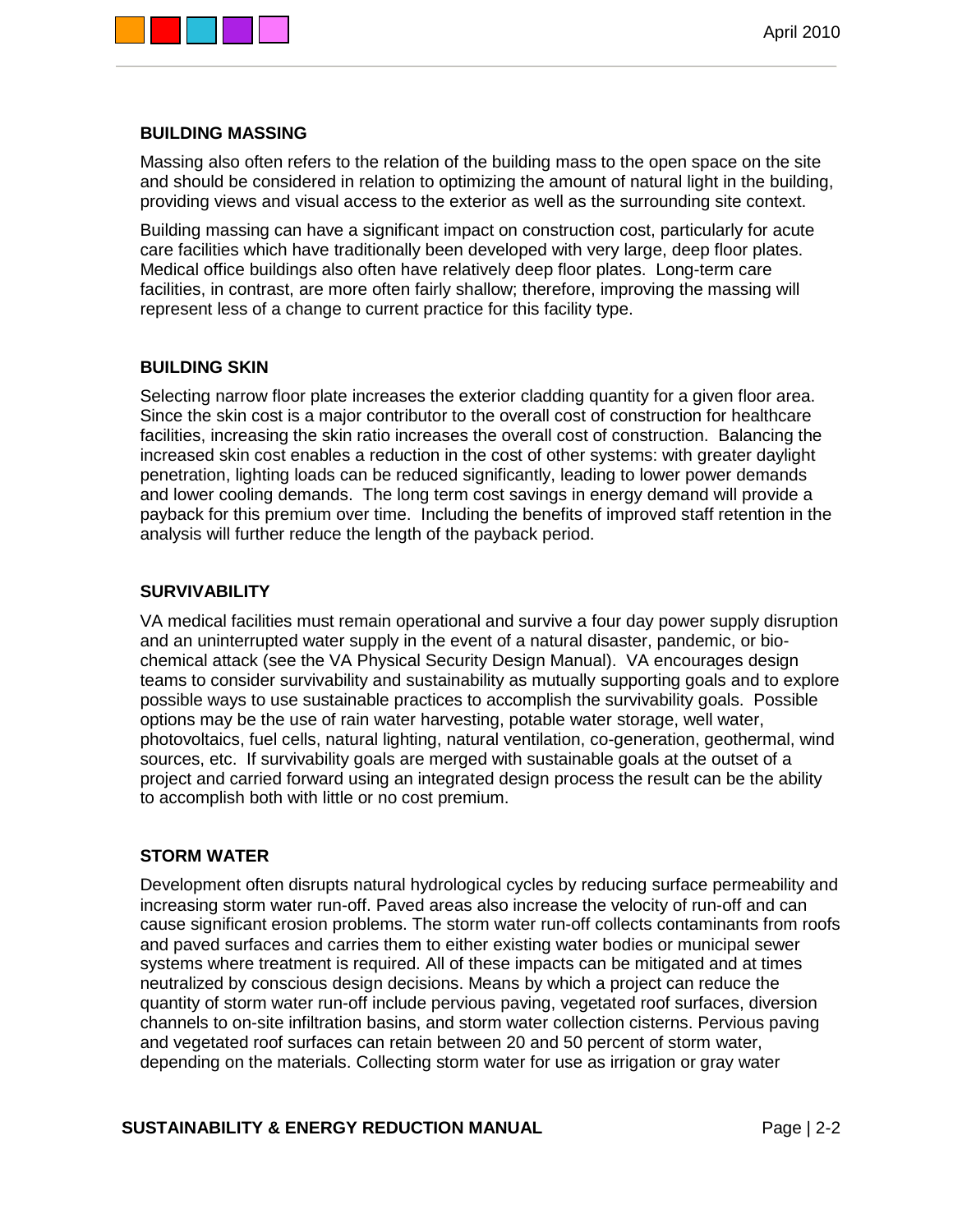

creates a valuable synergy of environmental measures by reducing the project's demand of municipally provided potable water.

## **TREATING STORMWATER**

Treatment of contaminated storm water can be accomplished on-site in a variety of ways including contaminant source reduction, using landscape features, and structural Best Management Practices (BMPs). Reducing the source of contaminants such as phosphorous on site can easily be accomplished by prohibiting the use of phosphate-based cleaners for exterior building maintenance and specifying submergible time-release phosphate fertilizers for landscaping if necessary. Landscape features such as bioswales or vegetated filter strips are also effective at removing both phosphorous and other solids from run-off. There are also several types of structural BMPs that are effective and available as both off-the-shelf sand filters and built-to-spec guidelines available from the EPA.

Storm water detention or retention ponds can also be incorporated into bioswale systems, but these can add significantly to the cost and required site area. Retention ponds are not suitable for rainwater harvesting in all locations, although they have proven successful for cemetery use.

Storm water retention tanks are the most expensive integrated solution, but they do provide the added benefit of rainwater harvesting, allowing the reuse of the collected rainwater for irrigation or other purposes. In areas with sufficient year round rainfall, this can result in a significant long term reduction in water usage.

The primary benefit of integrating storm water management strategies is to minimize first costs by combining systems. The most common and lowest cost integrated strategy is simply to use the landscaping to dissipate the storm water flow through swales and rain gardens. This allows for a certain amount of storm water infiltration into the ground in most conditions, and will reduce peak flow offsite. It also serves to reduce the suspended solids and silt in the rainwater, and, through the use of appropriate plant material, even eliminate some pollutants. This strategy often results in overall first cost savings, by reducing the extent of below grade piped storm water systems.

### **GREEN ROOFS**

Vegetated roofs can play a similar role to bioswale systems where site area is insufficient to provide for adequate swales. Green roofs dissipate rainwater flows, leading to reduced peak runoff, and also treat the rainwater by reducing suspended solids and other pollutants. Other advantages of green roofs are that they improve the insulation of the roof and reduce the heat island effect, thus lowering the energy demand within the building. They can also increase the longevity of the roof by eliminating UV and chemical degradation of the roof membrane.

In addition to providing storm water benefits, green roofs can also be made into accessible healing gardens, if designed correctly. The mental and physical health benefits of having access to or view of nature directly from patient and public areas has been well documented. Healing gardens should be integrated into green roofing wherever possible.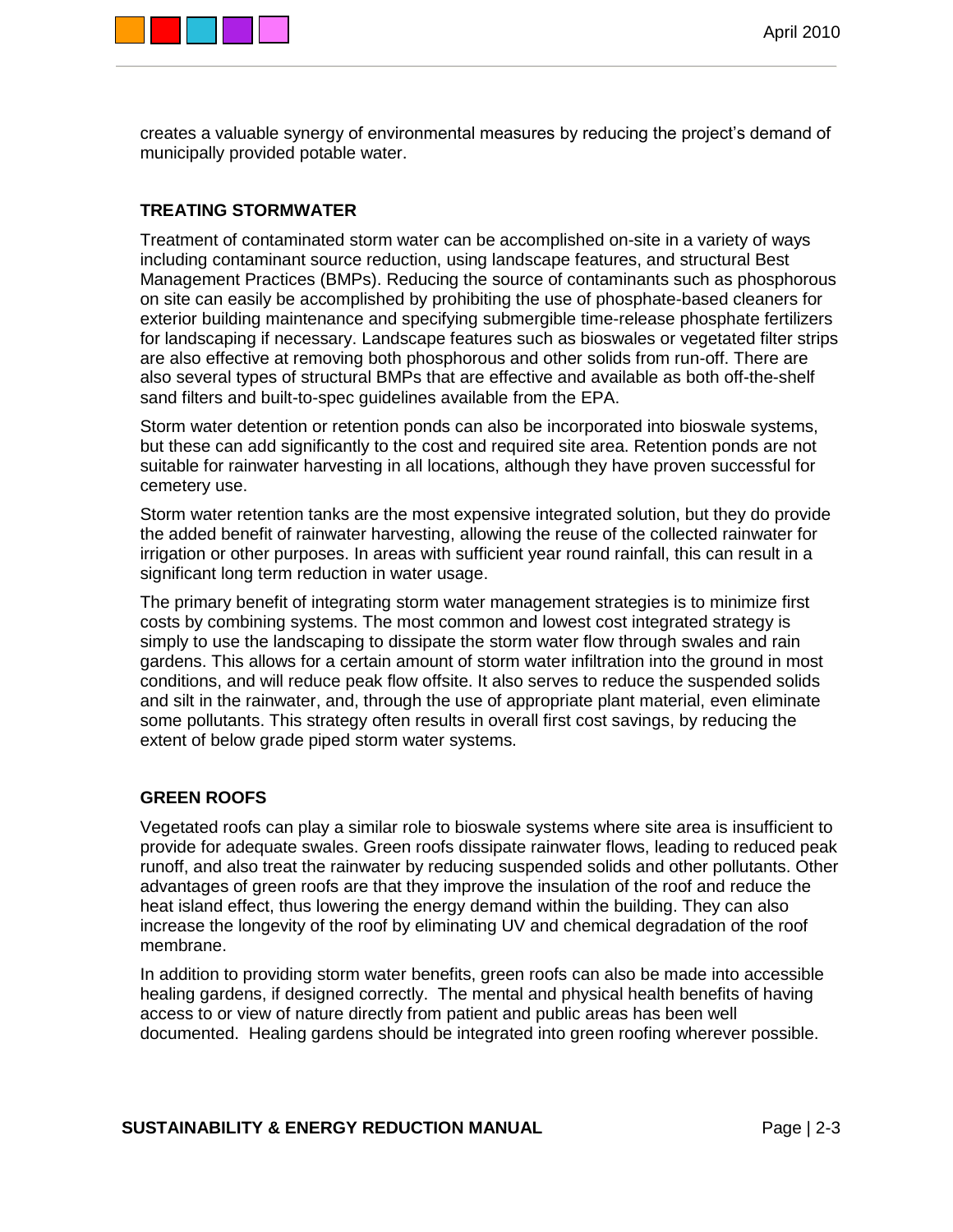

## **Energy Efficency Strategies**

These suggested energy efficiency measures are organized into three groups: 1) strategies which reduce the overall energy load within the building; 2) strategies which improve the efficiency of the systems; and 3) strategies incorporating on-site generation of electricity through the use of renewable resources.

Many of the energy reduction strategies discussed in this section can provide other benefits to the project, and will improve the overall sustainable performance of the facility. Examples include improved access to daylight and views, improved indoor air quality, and improved occupant comfort. For this reason many of these strategies should be considered as part of the overall integrated design strategy, rather than as individual, stand-alone strategies.

The cost effectiveness of individual energy efficiency measures varies greatly by region and climate, and there is no one combination of measures that will always provide the optimal energy efficiency. Project teams must carefully evaluate all possible and appropriate actions to ensure that the most cost-effective solutions are attained.

## **BUILDING ENERGY LOAD REDUCTION**

## **WALLS, ROOF, AND SLAB**

Before any other strategy is employed, the building must be designed and constructed to reduce the requirement for cooling.

Heat gain in a building is a passive activity. It accumulates through solar energy, through the activity of building mechanical systems, and through human activity. The cost of providing appropriate temperatures for physical comfort is in reducing that heat through air conditioning. Since the primary source of the heat accumulation in a building is from solar energy, it is vitally important to maximize the thermal performance of envelope construction by minimizing the solar heat transfer according to the climate zone in which the building is located.More insulation is usually beneficial but there is a point at which additional insulation is not justified. Energy modeling is used to determine the optimal U-value of the walls, roof and slab construction. The effective U-value, which is calculated by factoring in the negative effect of thermal bridges, can then be used in energy modeling to more accurately simulate thermal performance. Thermal lag benefits of heavy mass construction versus light weight, highly insulated construction should be considered.

## **AIR BARRIERS**

Heat loss/gain results from air infiltration caused by temperature differential, wind and stack effect. By placing air barriers correctly within the opaque wall assembly, or, in appropriate climatic areas, a combined air and vapor barrier, substantial energy can be saved that would normally escape through the building enclosure. Attention to the wall assembly, lighting

### **SUSTAINABILITY & ENERGY REDUCTION MANUAL FAGE 12-4** Page 12-4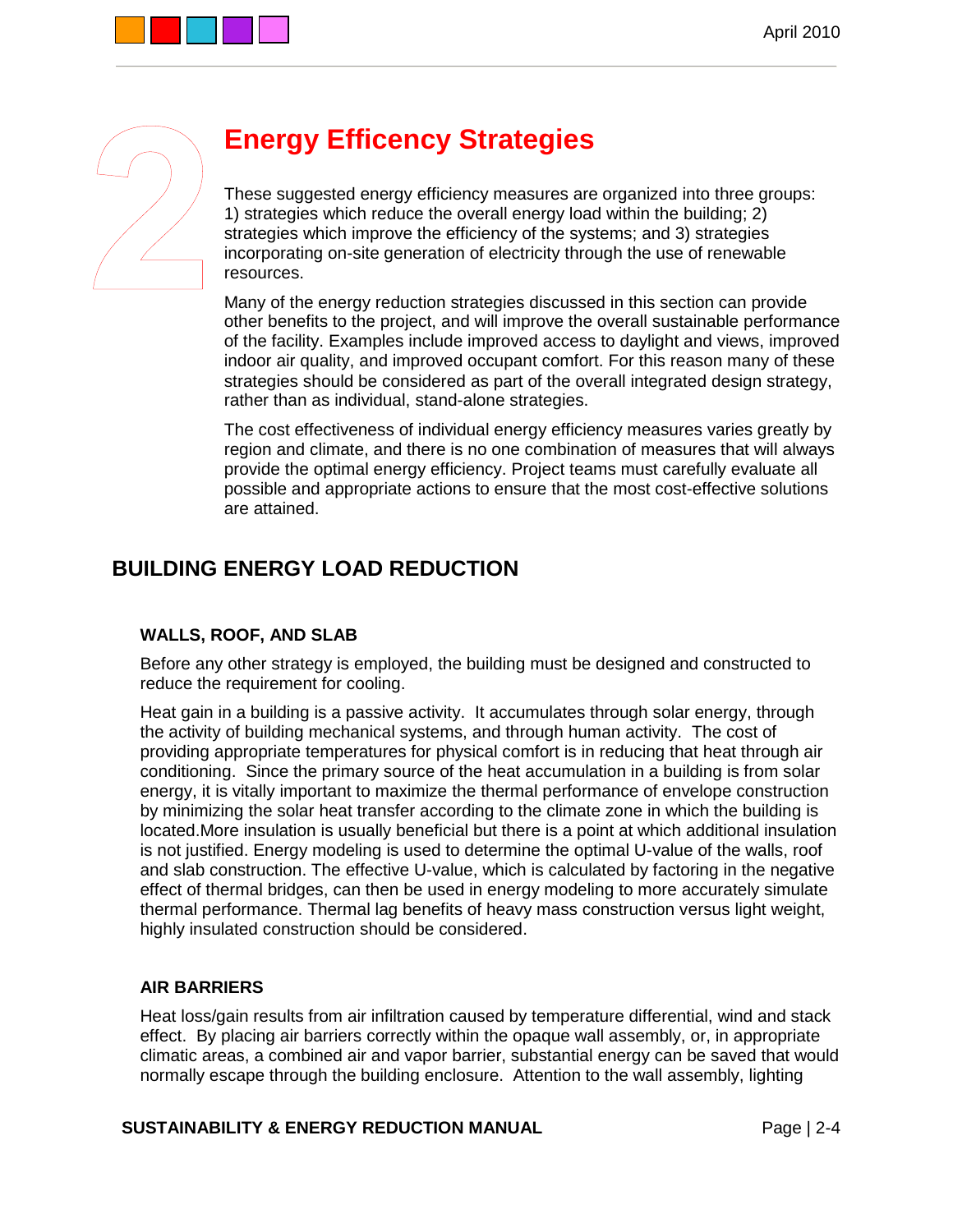

fixtures, stairwells, shafts, chutes, elevator lobbies, spaces under negative pressure, and air ducts during design and construction is necessary to assure that a continuous air barrier "system" is place to control air leakage into, or out of, the conditioned space. ASHRAE 90.1 Addendum Z is a source of information on standards for air barriers.

The most significant costs associated with improving the thermal performance of the envelope come from eliminating thermal bridging and reducing the degree of air infiltration through the façade. Elimination of thermal bridging can be quite challenging, and requires significant attention to architectural detailing. It can, however, provide additional benefits in the reduction of internal condensation and improved occupant comfort.

## **FENESTRATION**

Suggested strategies for fenestration include the use of high performance glazing products, sun shading/light shelves, operable windows (in areas that do not impact infection control and patient safety), fritted glass, and for roofs and other appropriate locations, skylights and insulated translucent composite panels.

High performance glass includes both high insulation and low emissivity (low-e) glazing. Insulation reduces conductive heat gain/loss, while low-e reduces radiant heat gain/loss. Performance requirements will vary greatly by location and exposure. Typically high performance glass can add 5 to 10 percent to the glazing cost. The added gazing cost is, however, usually more than offset by reductions in energy load, and is economically desirable in most climates. Using windows with an Energy Star® designation is recommended.

### **SUN SHADING**

Sun shading and light shelves increase daylight penetration into a building while reducing the energy load on windows from direct sunlight, which can also reduce glare for building occupants. There is a wide range of premium cost, but the normal range runs from 20 to 40 percent of the glazing cost. Not all glazing will require sun shading, and so the total cost can be reduced by selective application of sunshades and light shelves. Sun shading and light shelves can form a critical part of an integrated energy design, and can significantly reduce the energy demand from solar gain on the windows and from artificial lighting. The payback for sun shading and light shelves is usually positive, but depends greatly on the design.

### **OPERABLE WINDOWS**

Operable windows can reduce requirements for forced air ventilation, and in some climates, cooling. They also improve the sense of connection to the outdoors, which has proven to enhance the occupant's sense of wellbeing in most cases. There are two main contributors to the costs for operable glazing: the direct cost of the glazing units, and the cost of any added controls to the HVAC system to eliminate running the air conditioning systems while windows are open. The premium cost for the glazing can run in the range of 10 to 20 percent of the glazing cost for institutional quality windows. The control costs can vary greatly, but can be significant, since operable windows can lead to much smaller and much more frequent control zones. Many times the control cost is markedly higher than the cost of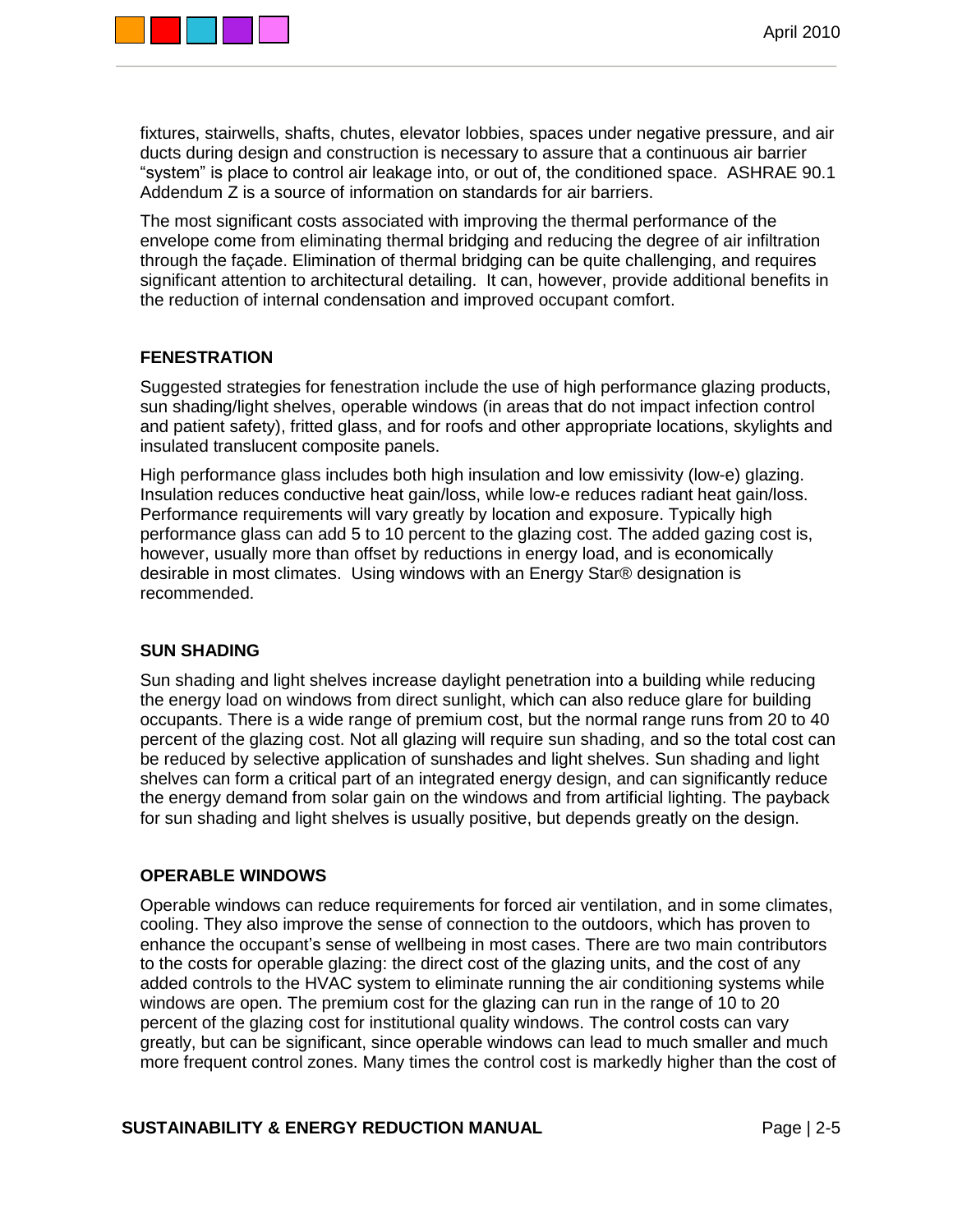

the windows. For long term care facilities and to medical office buildings, however, usually the controls zones are already such that operable windows impose no significant added cost.

For acute care facilities, operable windows should be considered in non-critical areas such as public circulation spaces, places of respite, offices, etc.; however, the ability to lock them when required must be possible in order to not compromise the air pressure balancing necessary for patients when infection control is an issue.

## **DAYLIGHT DIMMING CONTROLS FOR PERIMETER AREAS**

Daylight dimming lighting controls rely on photocells to maintain the necessary lighting levels (foot candles) in the space by reducing the lighting output from electric lighting based on the quantity of daylight in the space. The photocell is generally placed such that it reads the lighting level of the space at three feet above the floor and ten to 15 feet from the exterior wall. The photocell monitors the lighting level in the space and dims the electronic lights accordingly to maintain the required foot candles, based on the natural daylight available at any given time in the space.

In large open perimeter spaces, only lighting that is within 15 feet off the perimeter is assumed to need daylight controls.

The cost for incorporating daylight dimming controls at perimeter areas includes both the cost of the control system and the additional cost associated with dimmable fixtures. Typically the cost increase is in the range of 1 to 2 percent of the overall lighting budget. However by limiting artificial light, the heat load is also reduced, which reduces both the initial system size and long term energy costs. A rule of thumb is that for every watt of artificial light, there is an increase of 1/3 watt air conditioning load.

### **VARIABLE ACH VENTILATION RATES**

The ventilation rates, in areas determined acceptable by VA, are reduced based on occupancy and or time clock. For the occupancy sensor based controls, a space occupancy sensor identifies if the space is unoccupied, similar to lighting controls but with a longer time delay to prevent HVAC cycling. When the space is determined unoccupied for 30 minutes (either by sensor or time clock) the ventilation rates to the space are reduced by 50 percent, and the fan VFDs throttled down. This in effect forces VAV operation for these spaces, thereby saving significant fan, cooling and reheat energy.

Cost premiums associated with variable ventilation rates are very small, essentially comprising additional control systems and occupancy sensors. The potential energy reductions are substantial with reductions in fan energy, heating, and cooling loads. See the VA HVAC Design Manuals for additional requirements and guidance.

## **LIGHTING AND OCCUPANCY SENSOR LIGHTING CONTROLS**

As artificial lighting is a large contributor to energy use, it is important to choose the type of lighting wisely. Energy efficient fixtures and lamp types, including compact florescent lighting (CFL) and other highly efficient types, should be selected for their energy efficiency in addition to their appropriateness in color rendition, functional use, cost, longevity, etc.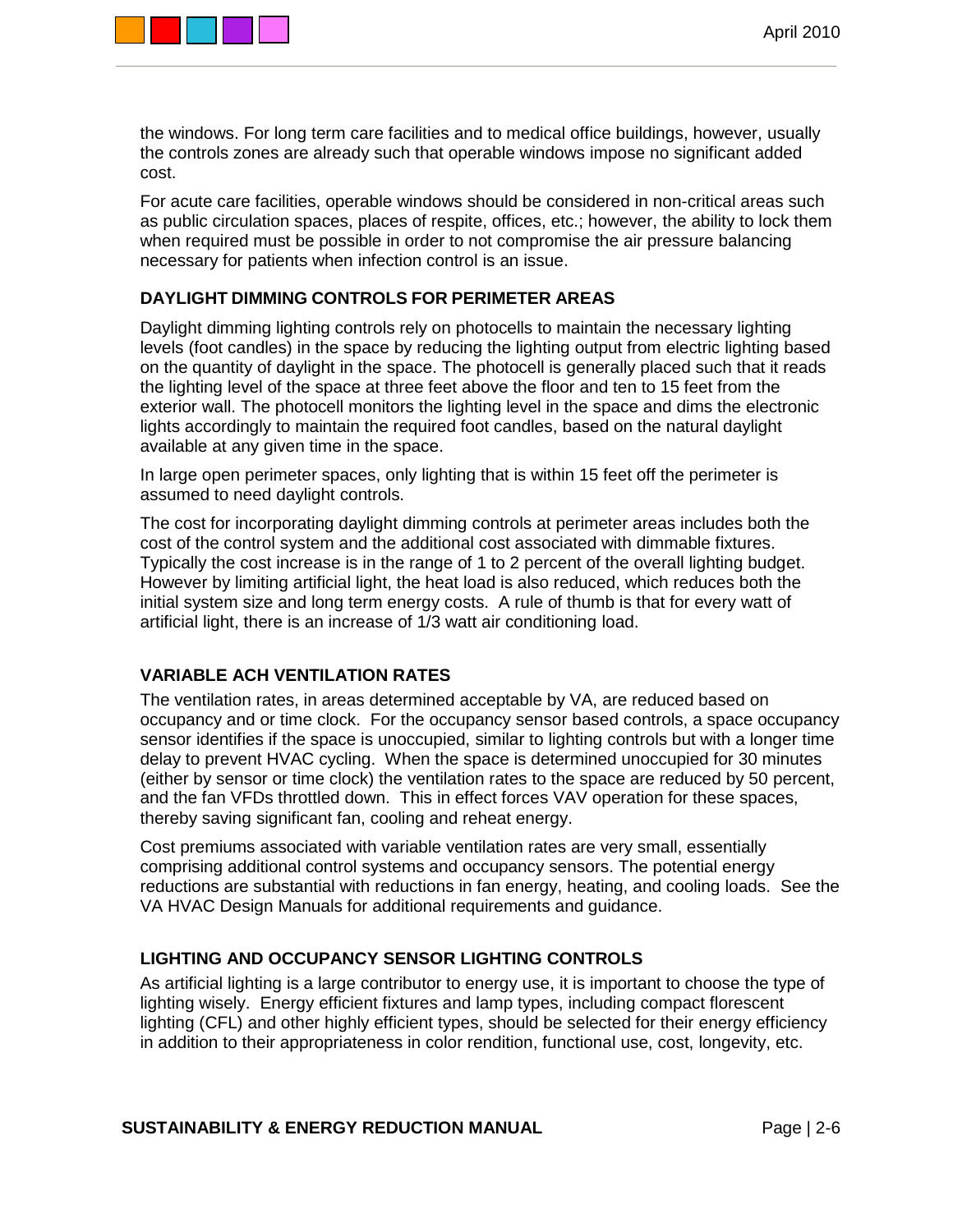

Occupancy sensors turn off the space lights when no movement is detected (therefore the space is assumed unoccupied) for a period of time. See the VA Electrical Design Manual for additional requirements and guidance.

### **WARMEST SUPPLY TEMPERATURE RESET**

Control systems should be designed to reset air delivery temperatures as required by the zone with the highest cooling load, rather than delivering a constant 55°F supply temperature when cooling is required by some zone. With this measure the control system monitors the position of each supply box and raises the supply air temperature when no boxes are fully opened. When one of the boxes is fully opened the supply air temperature is set at that temperature until either the box closes or one of the zone thermostats requires more cooling. This measure can significantly reduce reheat loads.

The primary cost impact of this measure is the cost related to the controls system hardware. If sophisticated controls hardware is installed that allows monitoring of VAV box airflow or damper position, then the additional controls costs related to supply air temperature reset have very little cost. However, if the extensive controls hardware is not part of the initial system, the hardware upgrade can increase the overall cost of the air-conditioning system. The energy reductions, however, can be very substantial. See the HVAC Design Manual for additional requirements and guidance.

### **INTERIOR FINISHES**

Although it might not be obvious at first, the color of the interior finishes in a facility will have an impact on reducing energy use. Given two spaces with exactly the same amount of light (footcandles) but one has light finishes and the other dark finishes, the space that has dark finishes will appear less bright. This is because the human eye only sees *reflected* light, and dark surfaces absorb more light than light ones. Therefore, **additional lighting will be required in locations where there are dark flooring, walls, and furnishings to appear as bright as a similar space with light finishes.** The domino effect of darker finishes is that the additional lighting will generate additional heat, which then requires a larger mechanical system to remove it, which then requires more energy to operate.

It is important that the Interior Designer be aware of the impact of dark finishes on energy usage, so s/he can be an integral partner in helping reduce the energy requirements of the building. Dark materials, if used at all, should be limited to accents or small areas.

## **HIGH EFFICIENCY SYSTEMS**

Most high efficiency systems have a higher first cost, but deliver improved long-term operating costs. Most of the improved long-term operating costs come in the form of reduced energy demand, but some can come from reduced maintenance or improved equipment life. More efficient systems can also lead to downsizing of equipment or systems, which will provide some offsetting initial cost savings.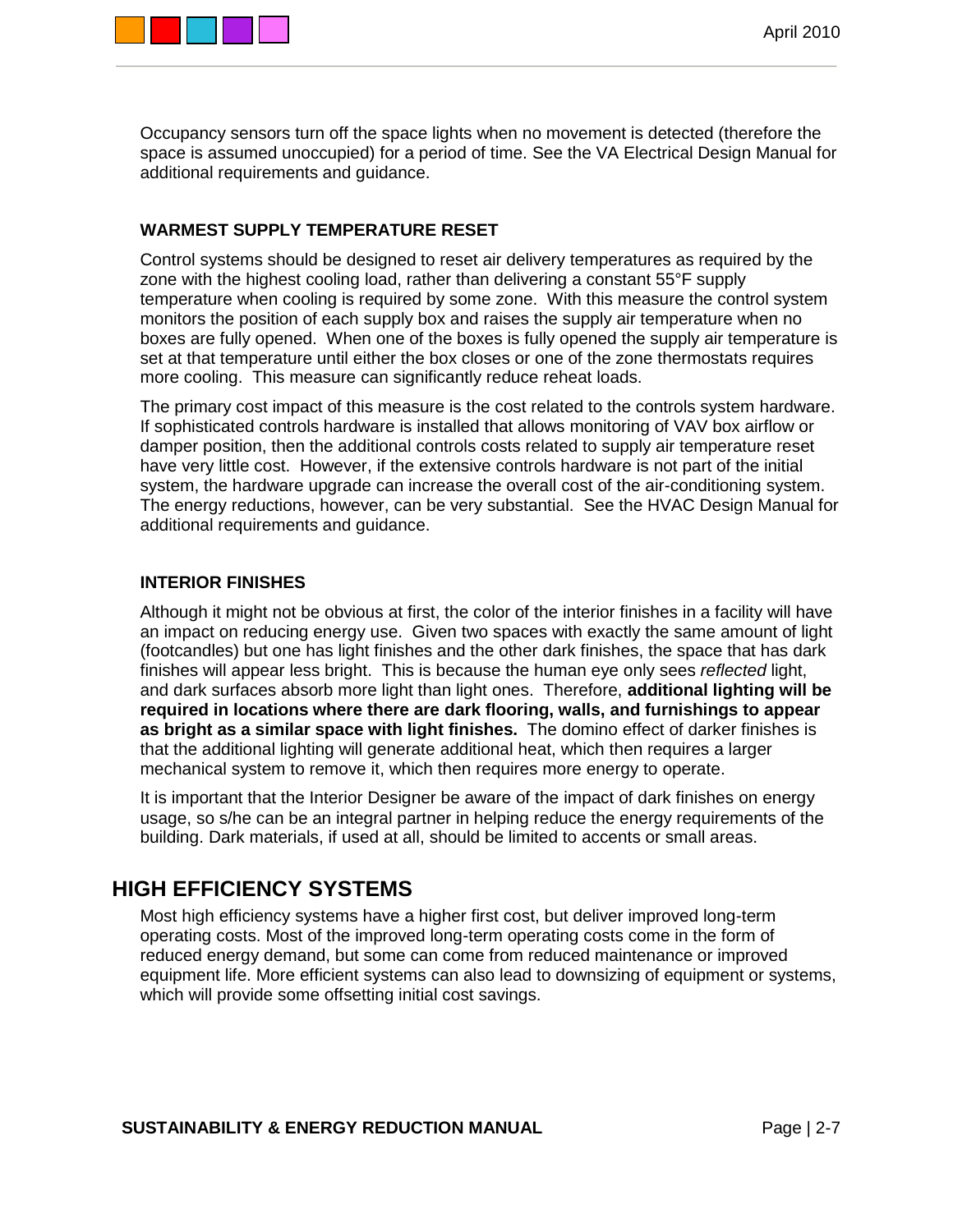

### **HIGH EFFICIENCY CHILLER SYSTEMS**

Using a highly efficient chiller, or using chillers with an efficiency of approximately 0.50 kW/Ton for the central plant saves energy by using less electricity to produce the same quantity of chilled water. In areas where cooling loads are a significant contributor to the energy usage, high efficiency chillers can provide significant energy savings, and are very cost effective. See the VA HVAC Design Manuals for additional requirements and guidance.

### **INCREASED CHILLED WATER DELTA-T**

Increasing the temperature rise (delta T) on the chilled water system to 16°F can produce modest energy savings, particularly in areas where cooling loads are significant contributors to the energy cost. The delta T increase has a very slight effect on the construction costs as it requires slightly larger cooling coils on the Air Handling equipment. See the VA HVAC Design Manuals for additional requirements and guidance. See the VA HVAC Design Manuals for additional requirements and guidance.

### **COGENERATION – COMBINED HEAT AND POWER (CHP)**

Incorporating cogeneration with combined heat and power for some or the entire electrical load of the facility provides several energy efficiencies, some of which extend beyond the simple reduction in energy demand at the facility. Cogeneration plants are usually more efficient generators of electricity than many commercial power plants, and there is none of the transmission loss associated with electricity received from the grid. As a result, cogeneration plants consume significantly less source energy to deliver the same level of power.

The use of combined heat and power systems allows a facility to extract additional energy from the cogeneration plant through capturing reject heat from the electricity generation for use in heating, steam generation, dehumidification, etc.

Cogeneration systems can also provide much higher levels of energy security, and can in some cases reduce the extent of emergency generation capacity required on-site.

Cogeneration systems typically have a very high first cost, and their cost effectiveness depends greatly on the electricity rate structure and the local utility's policies related to zero net metering or electricity resale. The cost effectiveness can be greatly enhanced where the cogeneration can be fueled in whole or in part through the use of reject or non-commercial fuels, such as medical waste, biomass, methane, etc. See VA Directive 0055 for additional information.

### **ENERGY RECOVERY**

The most effective energy recovery approach is a Total Energy Recovery Wheel, although heat pipes and run around coils can also be utilized.

The Total Energy Recovery Wheel requires an increase in space for the air handling units, since the wheels are often large diameter. These systems also require that the exhaust and supply air ducts run close together which may lead to increased quantities of ductwork. Heat pipes and run around coils have less design impact, but are also significantly less effective.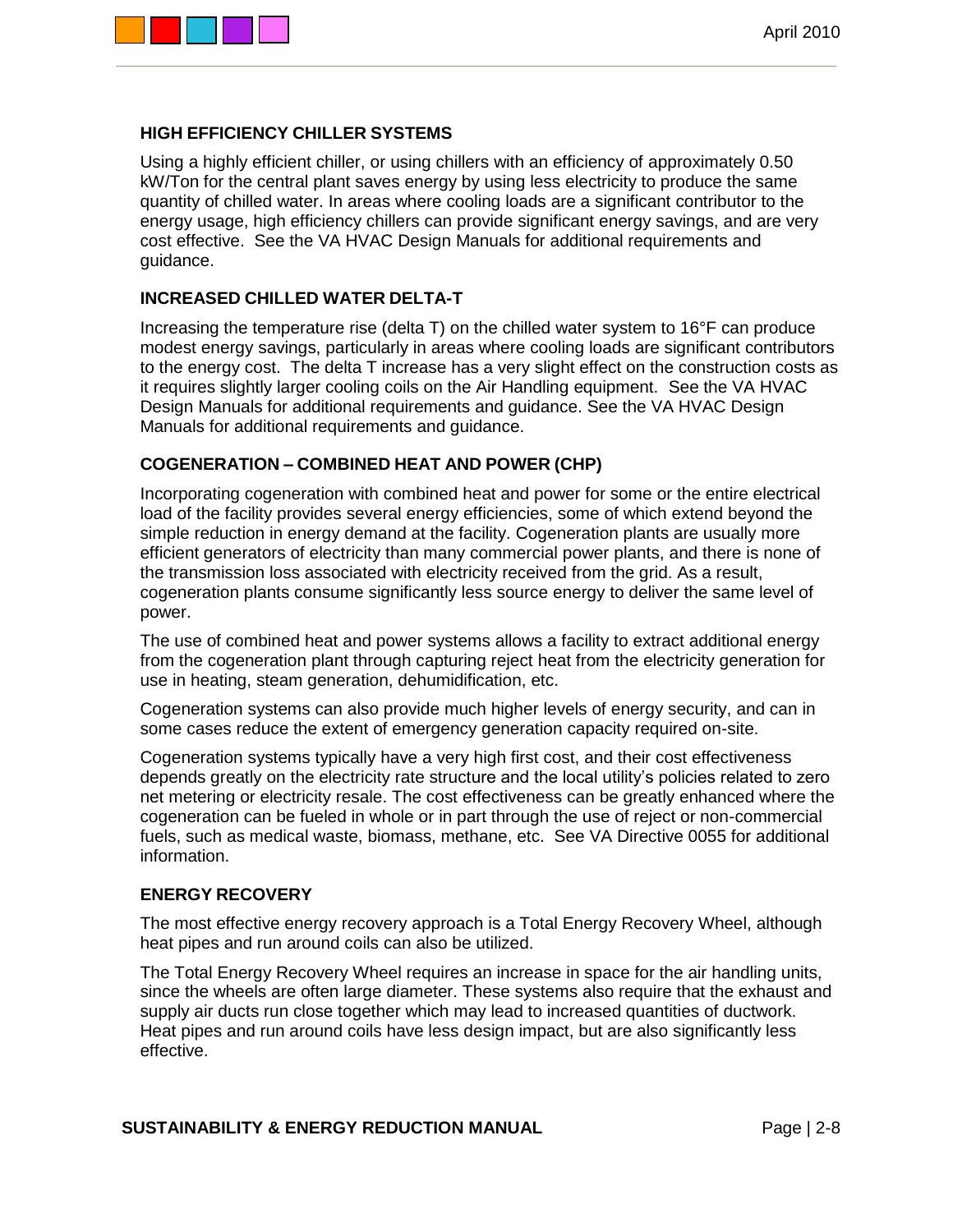

Total Energy Recovery Wheels are particularly effective in humid climates since both sensible (heat) and latent (humidity) energy are exchanged, which in effect pre-heats the outside air during the heating season and pre-cools the outside air during the cooling season.

It should be noted that the use of Total Energy Recovery Wheels is not allowed for heat recovery from labs and surgery suites due to the possibility of cross contamination of the air streams. See the VA HVAC Design Manual for additional requirements and guidance.

## **CONDENSING BOILERS**

Condensing boilers are widely available and widely used, and are very economical. They can provide very good energy cost efficiency. The most significant limitation is that they are typically limited in size range, and not available at the size required by very large facilities, particularly those with high heating loads. This limitation can be addressed through installation of multiple smaller boilers, or through installation of condensing heat recovery on a conventional boiler stack.

### **GROUND SOURCE HEAT PUMPS**

Ground source heat pumps use the ground or ground water as a sink for heat rejection. Ground temperatures are usually very favorable for heat rejection, being generally consistently cooler than the design temperature of spaces. Ground source can also be used for heating, but with less energy efficiency. Another advantage is that ground temperatures are usually very stable, and so heat pumps can be designed more efficiently.

The primary challenge is getting a sufficient area of contact with the ground or ground water, since the ground does not conduct heat well, while protecting the ground from contamination by coolant liquids. The systems can use vertical drilled shafts, or horizontal pipe fields. Horizontal pipe fields are generally the less expensive option, but they require large open site areas.

The choice of system and its size will depend greatly on ground conditions, but because of the extent of the piping in either system, ground source heat pumps are usually more suited to buildings up to 50,000 SF. VA cemetery buildings would be ideal candidates for ground source heat pumps, since they are typically quite small, and have large site areas, allowing for the use of horizontal pipe fields.

Another potential strategy that can be examined is the use of cool incoming domestic water or sewage lines to partially pre-cool the condenser water loops. One possible application would be to have the incoming domestic hot water line and the condenser water return line running to a plate and frame heat exchanger, where the domestic hot water line is preheated by the condenser water loop and the condenser water loop is pre-cooled by the domestic hot water loop. The heat from the condenser water (where it is not needed) is passed to the domestic hot water (where it is needed), with the only energy ramification being the additional pump power needed to push the water streams through the heat exchanger. Water loop locations and space constraints may restrict some applications of this measure. See the VA HVAC Design Manual for additional requirements and guidance.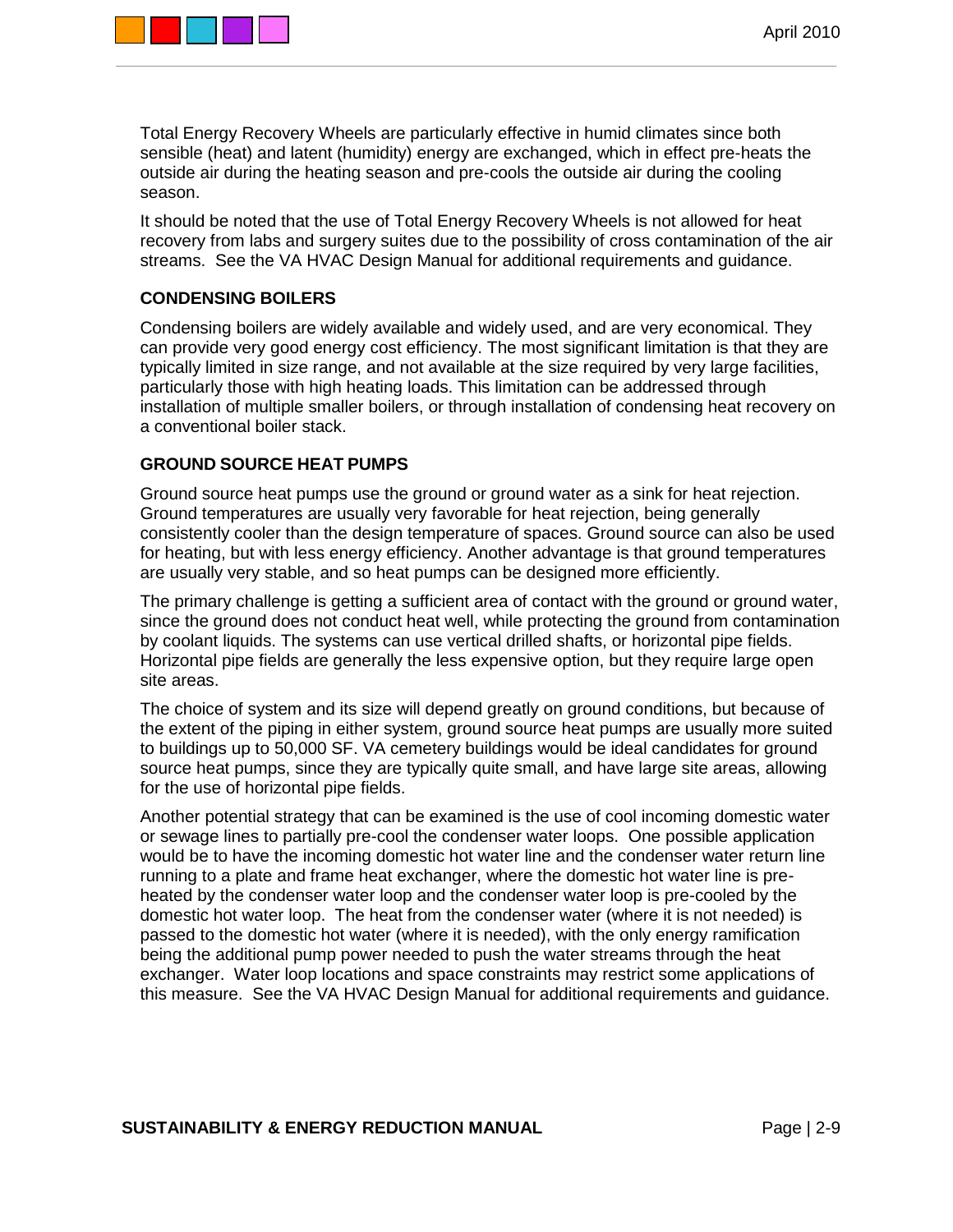

## **RENEWABLE ENERGY SOURCES**

The use of renewable energy sources should be vigorously considered by VA project teams, as by law, one half of VA's renewable energy requirements must come from new sources (available after January 1, 1999) or if feasible, generated on site (which will allow VA to receive credit for double the energy actually generated for use in reporting on the Federal Energy Report Card). In addition, it should be noted that there are several advantages to generating energy on site. First, VA will help lower America's dependence on foreign oil; second, VA will reduce diverting VA resources away from patient care to pay for building operations; third, VA will increase electrical reliability and provide an emergency backup system for survivability requirements. For these reasons it is important to pursue the possibility of having some portion of a facilities' energy requirement generated on-site.

There are also some added benefits: every kWh provides a renewable energy credit (REC) which may be exchanged with the local utility for credits, or used as a part of an Energy Savings Performance Contract (ESPC) arrangement. The energy may also be useful if the VA facility participates in the local utility company's peak demand response program. During the peak demand time, the renewable kWh can be "sold" back to the utility at the peak rate, and the value recovered as a credit by the VA facility during regular billing. Of course, this type of arrangement must be worked out with the local utility.

The following are examples of renewable systems that can be employed on site:

**SOLAR HOT WATER:** The use of this strategy is *required* under EISA 2007 for 30% of the hot water demand if cost effective.

**PHOTOVOLTAICS (PV):** PVs can be placed on the exterior of a building and generate electricity through collection of solar energy.

There are two types of PV cells: crystalline and amorphous. The crystalline cells generally provide a higher electrical output per square foot than amorphous at peak power generation. Amorphous will typically provide good energy output over a wider range of solar conditions, however. Crystalline cells are panelized, with frames and glass covers, and so must be mounted on structures or frames. Amorphous cells are more flexible, and can be applied to a variety of substrates, including roofing membranes, cladding panels, window glazing and similar. Photovoltaic window or glazing modules can be integrated into a building as nonview windows, skylights, greenhouse windows, curtain walls, facades, etc.

### **WIND**

Wind energy can be harnessed by wind turbines, located either on the building or at an adjacent site. Locating wind turbines physically on the building can be a cause for concern, since dealing with vibration being passed to the building from the turbines and from the quality of the wind flow hitting the turbine (wind is often distorted by the building structure). As a result, if the option of wind turbines is considered, a turbine site close to building areas may be more appropriate. New "micro-turbine" solutions which minimize vibration and are not dependent on wind direction are also possibilities.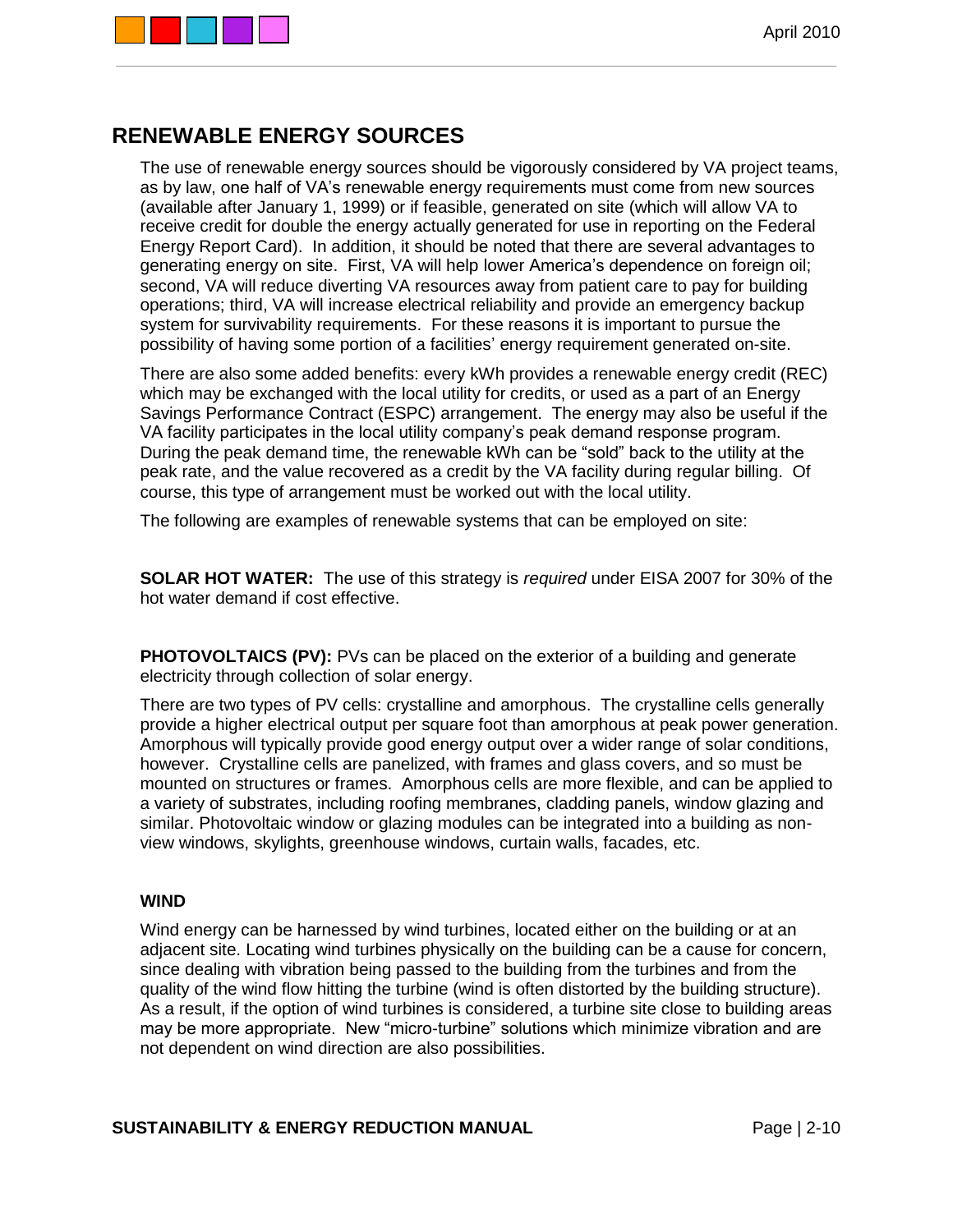



### **GEOTHERMAL**

Geothermal systems take advantage of local underground reservoirs of hot water or steam which can be drilled into for use in generating electricity and heating buildings. Geothermal energy is usually capital intensive, and is unlikely to be a significant contributor to the production of renewable energy except in optimal cases, such as large facilities located in geothermal zones.

### **BIOMASS**

Biomass systems can be fed from a variety of sources, and can directly use gasses emitted from the decomposition of biomass, or can use the biomass in high temperature reformers to generate hydrogen, which is then fed into fuel cells. Some biomass can also be converted to biodiesel for use in diesel generators.

In the first case, biomass is composted to produce the methane. The biomass can be sewage, garbage, or other organic material. In most VA settings, it is unlikely that it would be desirable to collect biomass for methane generation, but if methane were available from existing sources, such as sewage treatment plants or landfill, it could be used. On site sewage treatment could also be a potential source of biomass methane.

Reformation of organic waste to generate hydrogen can be used both as an energy source and a means of reducing waste from the facility. One start up company, Medergy, has developed a process for using medical waste as a feedstock for reformers. This consumes significant portions of the medical waste, and sterilizes the residue. In the process, it produces hydrogen for use in a fuel cell, which in turn generates electricity and heat.



## **FUNDING OPTIONS**

The Energy Policy Act of 2005 (EPAct 2005) reauthorized through 2016 the use of private sector financing to assist Federal agencies in achieving energy and water efficiency goals. Energy savings performance contracts (ESPCs), utility energy service contracts (UESCs), and enhanced use leasing (EUL) are instruments available to VA to finance project costs so scope can be optimized and reductions in energy intensity and water consumption realized. Ratepayer incentives and retention of funds are additional tools that can help offset the initial capital costs of efficiency projects. Renewable energy technologies can play an important role in reducing traditional energy consumption and costs, and should be considered along with other measures.

### **ESPC**

A legislatively authorized contracting vehicle that allows the private sector to assume the capital costs of energy improvements in Federal facilities. An ESPC project is a partnership between a customer (VA) and an energy services company (ESCO) in which the ESCO finances, designs, constructs, and potentially operates and maintains a project that meets the agency's requirements. The ESCO guarantees that the improvements will generate dollar savings in utility bills sufficient to pay for the project over the term of the contract (up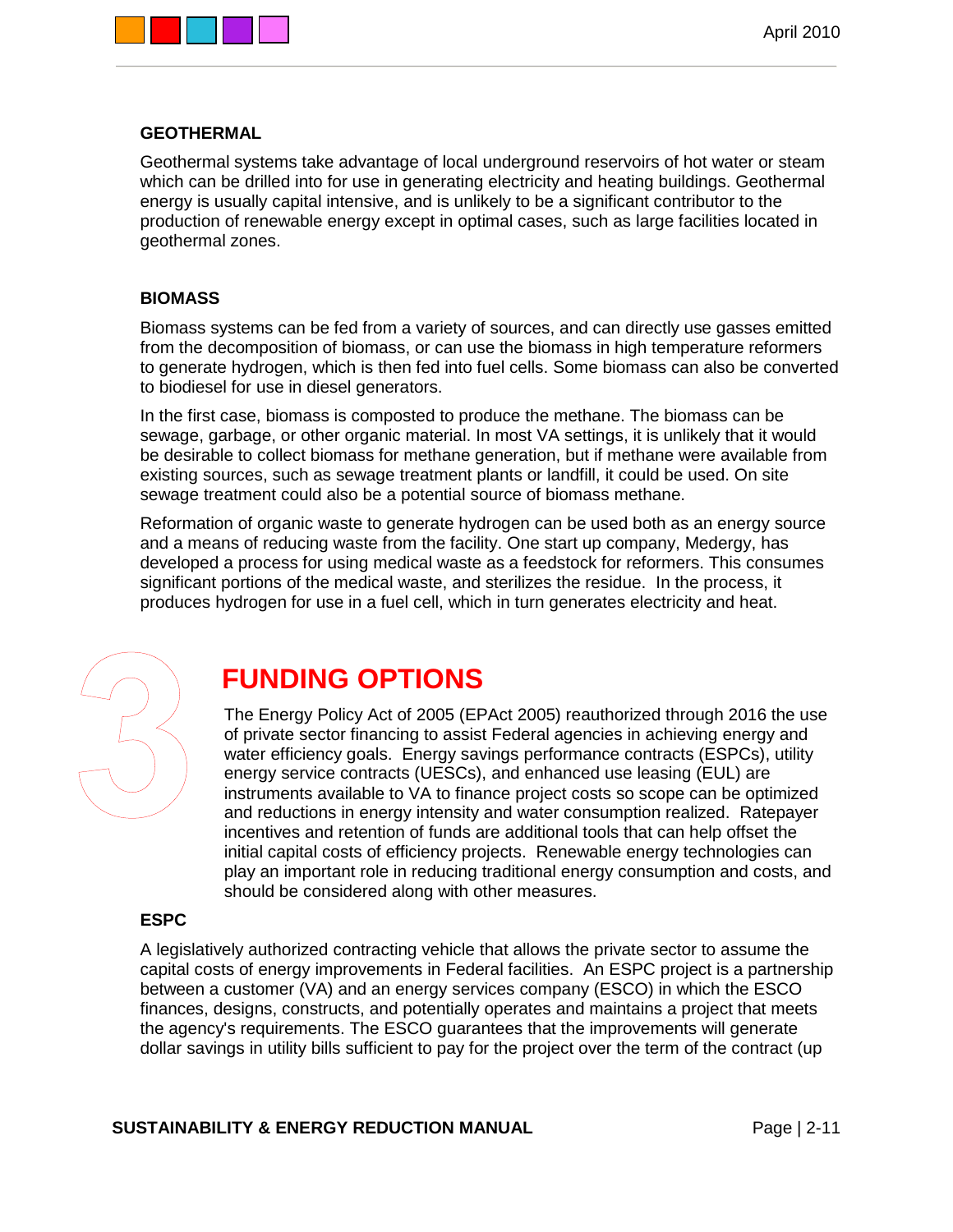

to 25 years), and that savings will exceed utility costs in each contract year. After the contract ends, future cost savings accrue to the agency.

### **UESC**

A contract arrangement with a local utility in which the utility provides financing and expertise to implement energy and water reduction projects. Projects using UESCs can include services such as energy audits, project design and installation, construction management, commissioning, measurement and verification, as well as operations and maintenance. The Federal agency repays the utility over the contract term from the cost savings generated by the efficiency measures. Typically repayments are made via the utility bill. Many utilities have programs to defray energy infrastructure costs, and will sometimes provide grants or share in the cost to build energy reduction improvements. New construction projects, particularly mid-to-large in size, should contact the local electric and water companies to determine what services may be available.

### **ENHANCED USE LEASING**

A legislated authority unique to VA that allows VA to execute long term out-leases of VA property through cooperative arrangements with public or private partners. In return, VA receives consideration in the form of revenue and/or in-kind consideration (e.g., provision of energy services such as electricity, steam and hot water). The lessee owns the property/facilities for the term of the lease. This arrangement provides financing, private sector ownership and operation of a physical asset for a period of time. EUL is appropriate consideration for large or long-term projects such as renewable and cogeneration plants and roof replacements with integral or roof-mounted photovoltaic cells.

### **RATEPAYER INCENTIVES**

Ratepayer-supported rebates from public benefit funds or utilities for the purpose of offsetting energy efficiency project costs. Where available these incentives should be utilized to reduce initial capital costs.

### **RETENTION OF FUNDS**

Allows retention of unused appropriated funds directly related to energy and water cost savings to be reinvested in energy reduction, water conservation, and sustainable building enhancements.

VA's guidance for energy investments is contained in Directive and Handbook 0055, published in July 2003. VA has considerable experience in negotiating energy savings performance contracts and using other financing vehicles for private sector financing of energy improvements. If considering these funding options to improve energy and water efficiency, please contact CJ Cordova in VA's Office of Asset Enterprise Management for assistance (cynthia.cordova@va.gov).